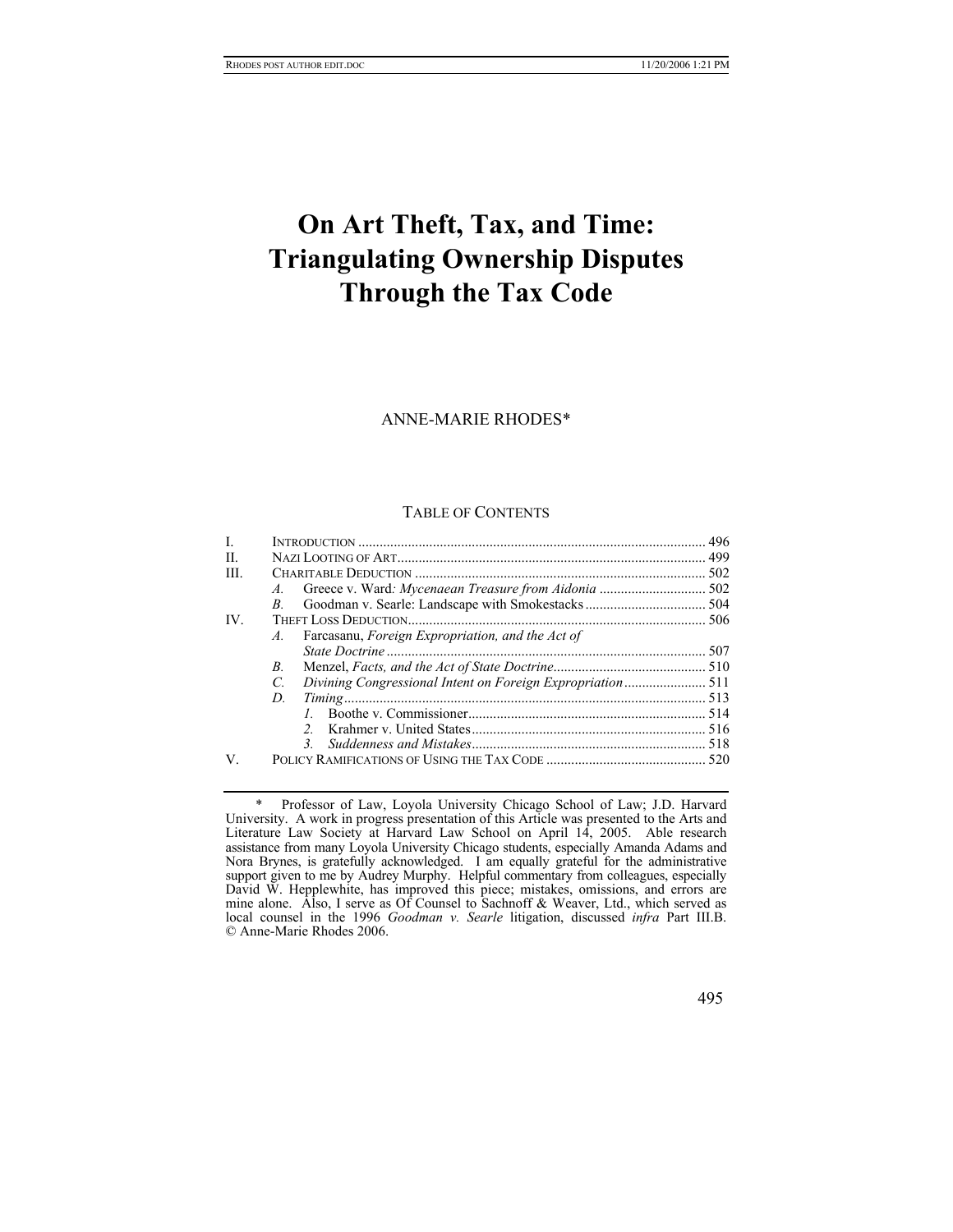#### I. INTRODUCTION

In the Nuremberg Trials after World War II, Alfred Rosenberg, head of the Einsatzstab Reichsleiter Rosenberg (ERR), was convicted of war crimes including plunder and pillage for orchestrating the systematic and unlawful taking of works of  $art<sup>1</sup>$ . Tens of thousands of works were taken from private collections and public museums. Some were destined for Hitler's planned museum in his hometown of Linz, Austria, some were sold for war funds, and some were just destroyed as degenerate art.<sup>2</sup>

After the war, commissions were established to assist in the return of looted art works.<sup>[3](#page-1-2)</sup> Much was, in fact, returned. Yet sixty years later, the

<span id="page-1-1"></span>museum pieces, had been seized by the Einsatzstab in the West.

*Id.* at 157.

2. There are a number of excellent, and chilling, sources describing Hitler's vision for purifying and collecting art. Chief among them is LYNN H. NICHOLAS, THE RAPE OF EUROPA: THE FATE OF EUROPE'S TREASURES IN THE THIRD REICH AND THE SECOND WORLD WAR (1994). *See also* HECTOR FELICIANO, THE LOST MUSEUM: THE NAZI CONSPIRACY TO STEAL THE WORLD'S GREATEST WORKS OF ART (Tim Bent & Hector Feliciano trans., 1997); THE SPOILS OF WAR (Elizabeth Simpson ed., 1997).

<span id="page-1-2"></span>3*. See, e.g.*, Craig Hugh Smyth, *The Establishment of the Munich Collecting Point*, *in* THE SPOILS OF WAR, *supra* note 2, at 126-30; Rebecca L. Garrett, *Time for a Change? Restoring Nazi-Looted Artwork to its Rightful Owners*, 12 PACE INT'L L. REV. 367, 370-  $72 (2000)$ .

Within two weeks of the German surrender, General Eisenhower, as Supreme Commander of Allied Forces, issued orders establishing collecting points for looted art. Munich was chosen as one of the Central Collecting Points (CCP), and it was originally conceived to be a storage facility. However, its scope quickly included "*de facto*

<span id="page-1-0"></span>The Nuremberg Trial, 6 F.R.D. 69, 156-58 (1946). Alfred Rosenberg was charged in the Nuremberg Trial with all four criminal counts of crimes against peace, war crimes, and crimes against humanity. *Id.* Included in the war crimes definition was the "plunder of public or private property." *Id.* at 113. The Nuremberg Tribunal found the evidence of war crimes so overwhelming that it dealt with them generally, noting that the Nazis implemented a systemic plunder of public or private property, including a "wholesale seizure" of art treasures. *Id.* at 113, 122.

Rosenberg is responsible for a system of organized plunder of both public and private property throughout the invaded countries of Europe. Acting under Hitler's orders of January 1940, to set up the "Hohe Schule," he organized and directed the "Einsatzstab Rosenberg," which plundered museums and libraries, confiscated art treasures and collections, and pillaged private houses. His own records show the extent of the confiscations. In "Action-M" (Moebel), instituted in December 1941 at Rosenberg's suggestion, 69,619 Jewish homes were plundered in the West, 38,000 of them in Paris alone, and it took 26,984 railroad cars to transport the confiscated furnishings to Germany. As of July 14, 1944, more than 21,903 art objects, including famous paintings and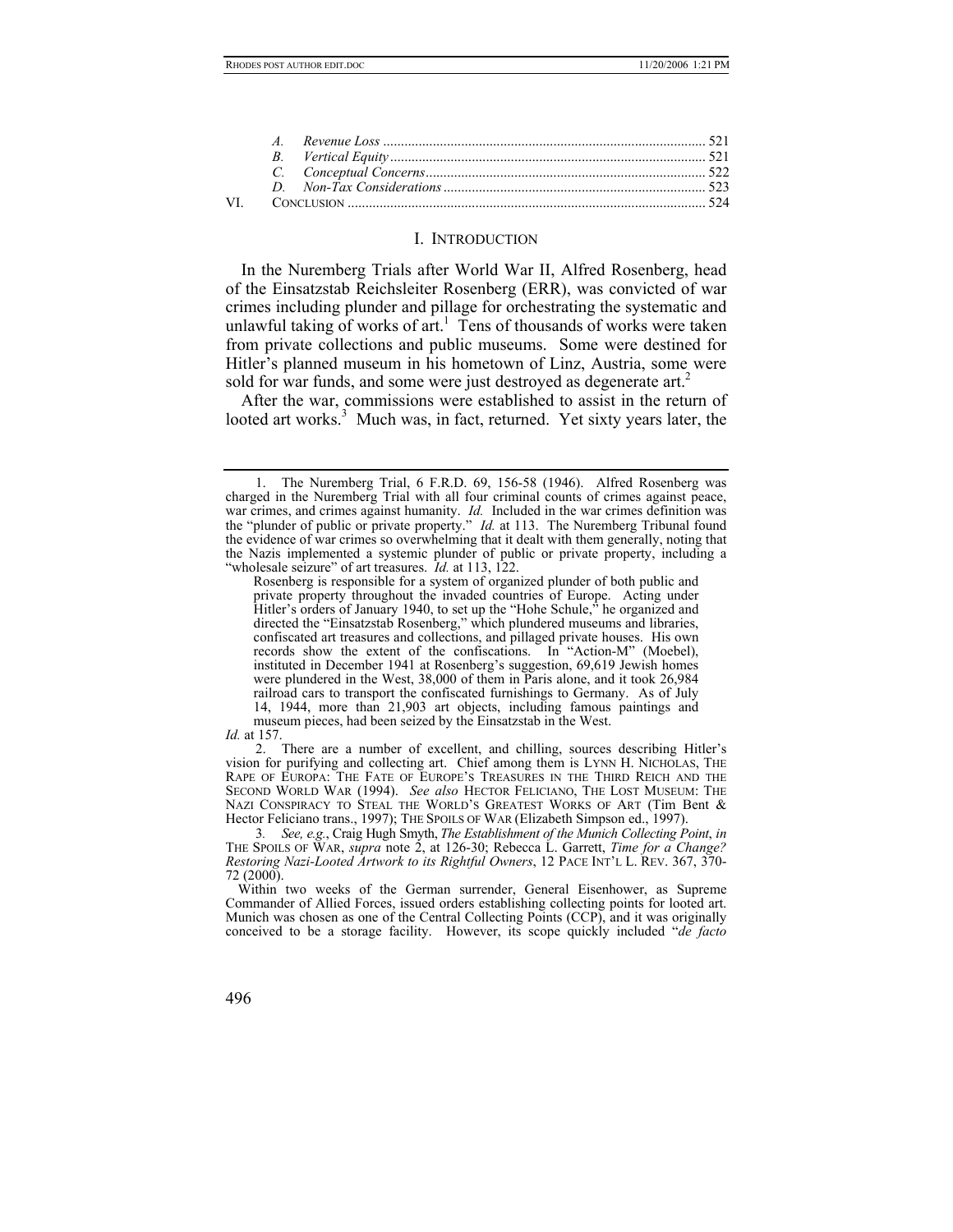fallout from the art looting remains unfinished, as owners and heirs of owners continue to search for and sometimes find their missing works[.4](#page-2-0) Aided by technology and international arts organizations, newly released public records, and changing attitudes for a restorative justice, when looted art is located today, the work's return to the original owner from the current owner is no longer a linear administrative matter. Time has rendered the process a private legal one, sometimes with governmental or political overtones. In the emotionally charged and exceedingly contentious legal sphere, the expectations of legitimate ownership rights of each of the innocent parties collide. This impossible triangle of thief, owner, and innocent buyer—described centuries ago—remains.<sup>3</sup>

Having one's day in court is central to our legal system. As in most litigation, the parties in looted art cases often end the legal challenge with a privately negotiated settlement.<sup>6</sup> The pressure to settle is

*Id*.

When the last Director of the Munich CCP arrived, he found that:

[W]ork at the Munich CCP continued in its orderly routine. Lists were reviewed and checked against claims and works in storage. New claimants were directed to make very specific descriptions of what they had lost, when, and how. Appointed representatives of the nations occupied by Germany (especially France, the Netherlands, and Belgium) assisted in the process. When a work had been identified as having come from such a nation *after the date of occupation*, it was returned to the *government* of that nation. To that source, the owner could then make a claim for restitution.

S. Lane Faison, Jr., *Transfer of Custody to the Germans*, *in* THE SPOILS OF WAR, *supra* note 2, at 140 (italics in original).

In the case of *DeWeerth v. Baldinger*, 804 F. Supp. 539 (S.D.N.Y. 1992), the court recounts how Mrs. DeWeerth unsuccessfully reported her Monet's disappearance to the military government for the Bonn-Cologne area after the war.

<span id="page-2-0"></span>4*. See, e.g.*, Adler v. Taylor, No. CV 04-8472-RGK (FMOx), 2005 U.S. Dist. LEXIS 5862 (C.D. Cal. Feb. 2, 2005) (discussing recent allegations against actress Elizabeth Taylor); *Dutch to Return Nazi-Seized Paintings to Heir*, CHI. TRIB., Feb. 7, 2006, at A11.

<span id="page-2-1"></span>5*. See, e.g.*, Menachem Mautner, "*The Eternal Triangles of the Law": Toward a Theory of Priorities in Conflicts Involving Remote Parties*, 90 MICH. L. REV. 95, 95 (1991).

<span id="page-2-2"></span>6. Michael J. Bazyler & Amber L. Fitzgerald, *Trading with the Enemy: Holocaust Restitution, the United States Government, and American Industry*, 28

responsibility for repatriation." Craig Hugh Smyth, *The Establishment of the Munich Collecting Point*, *in* THE SPOILS OF WAR, *supra* note 2, at 129.

When accredited representatives of looted countries were invited to have offices in the Collecting Point and to document, with the help of staff, the ownership of objects, in order to prove they were from their countries, the officer-in-charge had to rule on whether the documentation was sufficient for an object to be released for repatriation—easy to do at the start for the Ghent Altarpiece (fig. 64) or Michelangelo's *Bruges Madonna* (fig. 65). Other shipments were less spectacular. The difficult problems arose [later].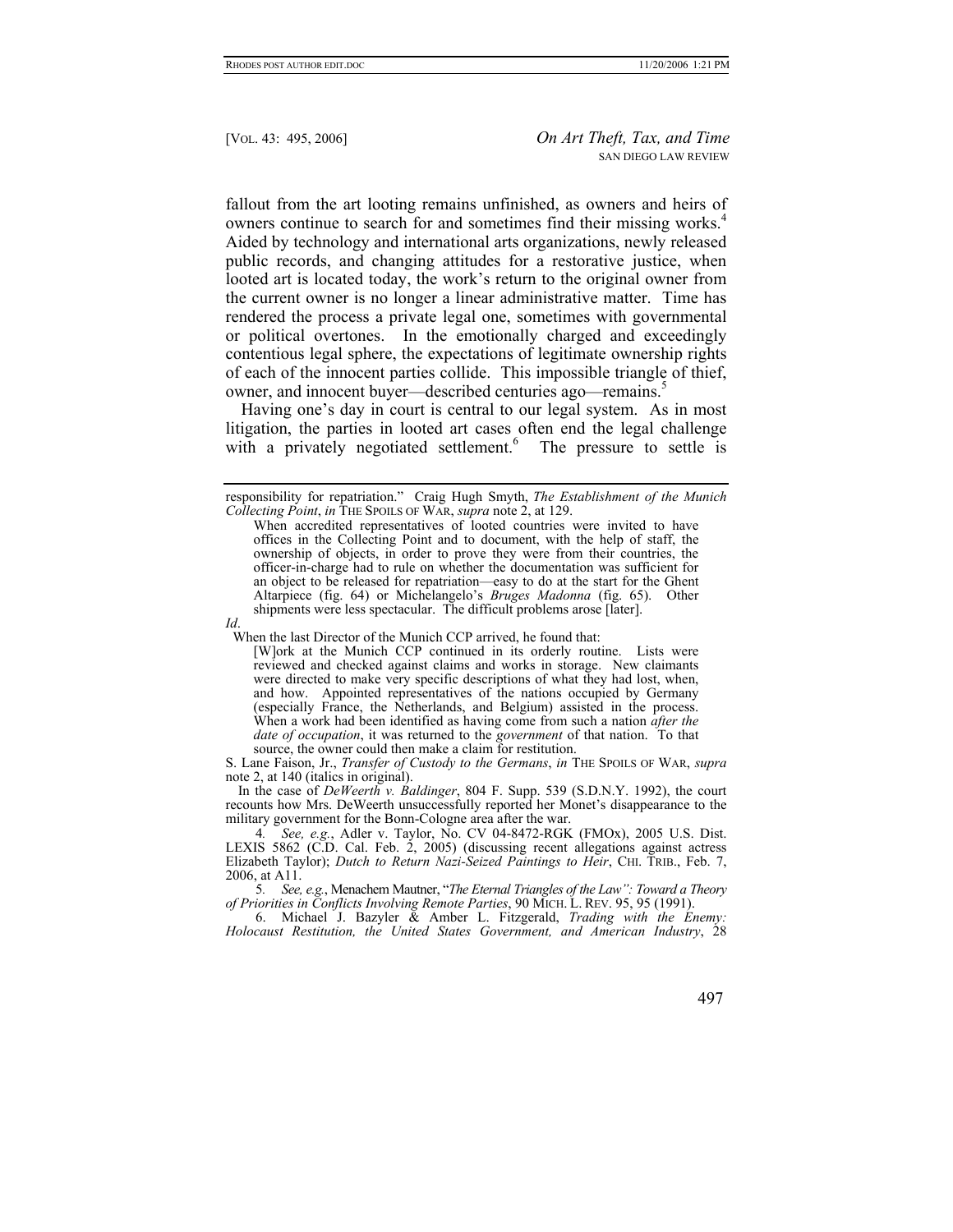understandable in all cases, but especially so when the ownership of a unique work of art is in question; a Solomonic judgment is just not viable.<sup>7</sup> Commentators have urged the formation of new specialized commissions and rules for these disputes to streamline the process, to bring a measure of uniformity and predictability, and thereby to calm the chaos of a worldwide art market.<sup>[8](#page-3-1)</sup>

Beyond the emotionally draining pull of any dispute, many publicized cases involve property worth significant amounts, often millions of dollars.<sup>9</sup>This monetary dimension can make prompt resolution of claims unlikely. Continuing emergence of disputes over Nazi-looted art coupled with the strong desire and policy to resolve these disputes between the two innocents, leads to examining all potentially productive strategies including tax. Tax is not a neat and tidy doctrinal solution, rather the appeal of tax as a strategy to assist in resolving disputed art cases lies in its pragmatic and familiar everyman nature. The United States income tax system routinely balances dynamic and competing policies, such as revenue raising, economic stimulation, and horizontal and vertical equity, that often yield to normative concerns.<sup>10</sup> Tax

An increasingly common technique in gifting valuable works of art (especially to museums but also to one's children or heirs) is to create undivided fractional ownership interests. This allows a taxpayer to transfer an interest in the work to a charity and stay within the quantitative limitations of the charitable deduction for income tax purposes. *See* Anne-Marie E. Rhodes, *Big Picture, Fine Print: The Intersection of Art and Tax*, 26 COLUM. J.L. & ARTS 179, 193-96 (2003); Rachel Emma Silverman, *Joint Custody for Your Monet*, WALL ST. J., July 6, 2005, at D1.

<span id="page-3-1"></span>8. Rebecca Keim, *Filling the Gap Between Morality and Jurisprudence: The Use of Binding Arbitration to Resolve Claims of Restitution Regarding Nazi-Stolen Art*, 3 PEPP. DISP. RESOL. L.J. 295 (2003); Ralph E. Lerner, *The Nazi Art Theft Problem and the Role of the Museum: A Proposed Solution to Disputes over Title*, 31 N.Y.U. J. INT'L L. & POL. 15 (1998); Owen C. Pell, *The Potential for a Mediation/Arbitration Commission to Resolve Disputes Related to Artworks Stolen or Looted During World War II*, 10 DEPAUL-LCA J. ART & ENT. L. & POL'Y 27 (1999).

<span id="page-3-3"></span><span id="page-3-2"></span>9*. See* discussion *infra* Part III.B.

10. The deduction for home mortgage interest is but one example. *See, e.g.*, Roberta F. Mann, *The (Not So) Little House on the Prairie: The Hidden Costs of the Home Mortgage Interest Deduction*, 32 ARIZ. ST. L.J. 1347 (2000); Edward A. Zelinsky, *Efficiency and Income Taxes: The Rehabilitation of Tax Incentives*, 64 TEX. L. REV. 973 (1986).

BROOK. J. INT'L L. 683, 711 (2003); Lawrence M. Kaye, *Looted Art: What Can and Should Be Done*, 20 CARDOZO L. REV. 657, 659-61 (1998); *infra* Part III (discussing *Greece v. Ward* and *Goodman v. Searle*).

<span id="page-3-0"></span><sup>7.</sup> King Solomon's order to cut the baby in half revealed the true mother—and King Solomon's wisdom. 1 *Kings* 3:16-:28 (King James). A similar order today to cut the art in half would, of course, destroy the art without revealing the "true" owner. What if a judge, however, were able to cut the legal ownership in half, and not the art? Each of the two innocent parties could conceivably be declared the owner of an undivided onehalf interest in the work of art. Undivided co-ownership interests are common in real property and partnerships; there is no theoretical reason why co-ownership interest in art could not exist. Practical concerns such as possession schedules and insurance could hamper such a resolution, but such concerns are not insurmountable.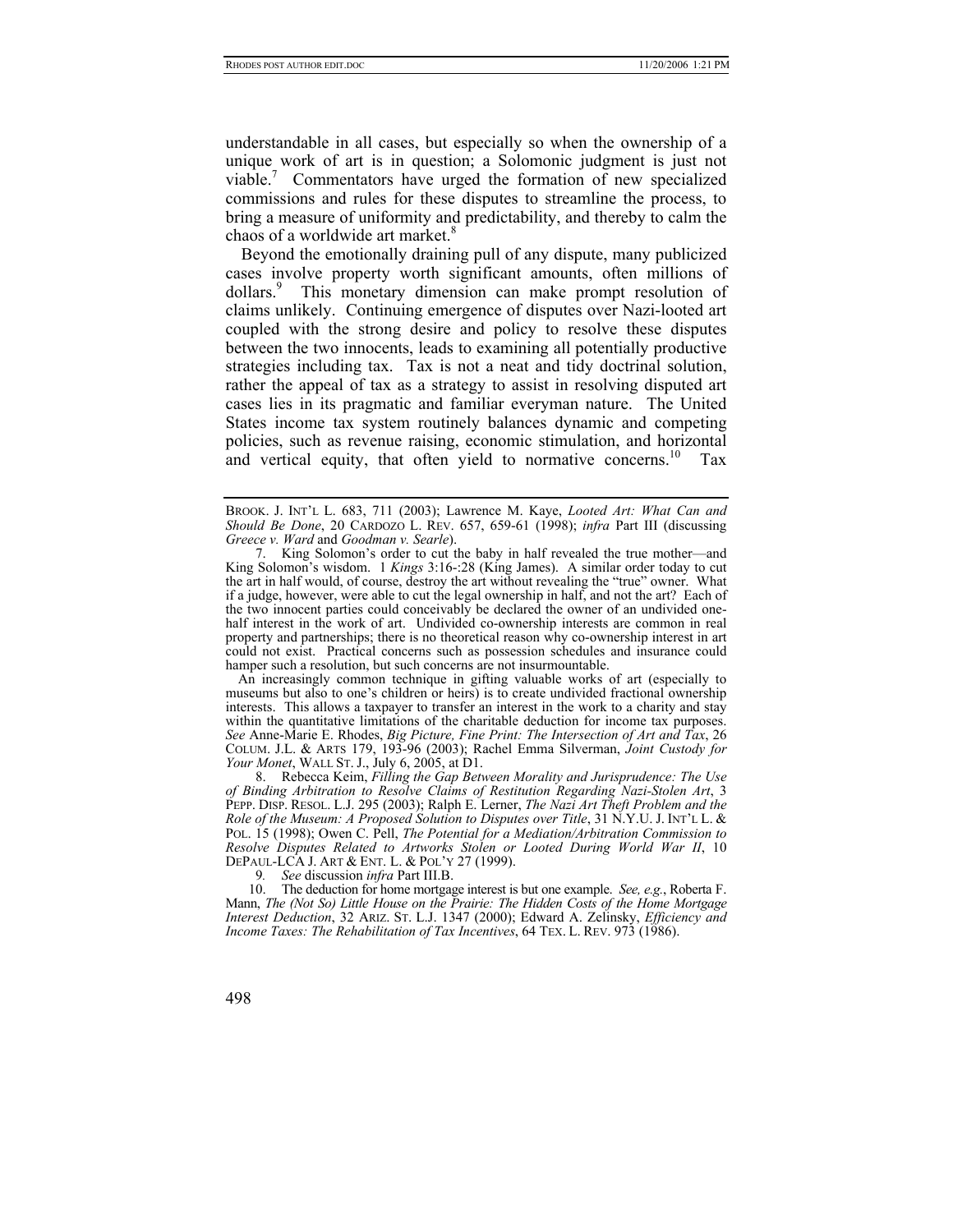provides a structure amenable to striking balances as perceptions and impact shift over time. Equally important for the individuals involved, the tax structure would not require a determination of wrongdoing or wrongful conduct on the part of either of the two innocents.

This Article will examine ways in which the tax code can be used in fashioning settlements between individuals over disputed Nazi-looted art.<sup>11</sup> Part II provides an overview of Nazi-era art looting. Part III examines the income tax charitable deduction as a tool in settling disputes. Part IV explores the theft loss deduction as a possible tool in crafting settlements. Part V discusses the policy ramifications of using the tax code to resolve these private art disputes and proposes allowing a theft loss deduction when Nazi-looted art is returned to the owner.

#### II. NAZI LOOTING OF ART

When Adolf Hitler came to power, his "revolution [was not] only political and economic. It [was] above all cultural."<sup>12</sup> This cultural

The controversy continues today, two hundred years after the removal, and is perhaps even intensifying as cultural property and its role in society emerges as an extremely important topic in the academy and the popular press. *See, e.g.*, Christine K. Knox, *They've Lost Their Marbles: 2002 Universal Museum Declaration, The Elgin Marbles and the Future of the Repatriation Movement*, 29 SUFFOLK TRANSNAT'L L. REV. 315 (2006).

<span id="page-4-1"></span>12. NICHOLAS, *supra* note 2, at 6, quoting from a speech of the director of the Combat League for German Culture in 1933. That speech continued:

<span id="page-4-0"></span><sup>11.</sup> The primary focus of this Article is on art ownership controversies between individuals—not disputes involving an ownership claim of a sovereign government. This is not because government claims are less contentious (consider the Elgin/Parthenon marbles controversy), rather, the obvious differences of history, resources, and intergovernmental foreign relations can skew discussion. *See* Hugh Eakin, *Italy Goes on the Offensive with Antiquities*, N.Y. TIMES, Dec. 26, 2005, at E1.

No discussion of contested ownership of cultural property can ignore the Elgin/Parthenon marbles dispute; it is undoubtedly the prime example of the difficulty of these cases. Between 1801 and 1812, Lord Elgin removed many of the remaining marble statues from the ruins of the Parthenon on the Acropolis in Athens and sent them to London. *See, e.g.*, John Merryman, *Thinking About the Elgin Marbles*, 83 MICH. L. REV. 1881 (1985). In 1816, he sold them to the British Museum, where they remain housed and known as the "The Elgin Marbles." *Id.* From the beginning, there was controversy in England and Greece over the proper ownership of these marbles. *Id.* In 1983, the Greek government formally requested the return of the "Parthenon marbles," and in 1984, the British government formally rejected the Greek claim to the "Elgin marbles." *Id.*

<sup>[</sup>A]lready it has uncovered long hidden sources of German folkways, has opened paths to that new . . . awareness that all the expressions of life spring from a specific blood . . . a specific race! . . . Art is not international. . . . If anyone should ask: What is left of freedom? he will be answered: there is no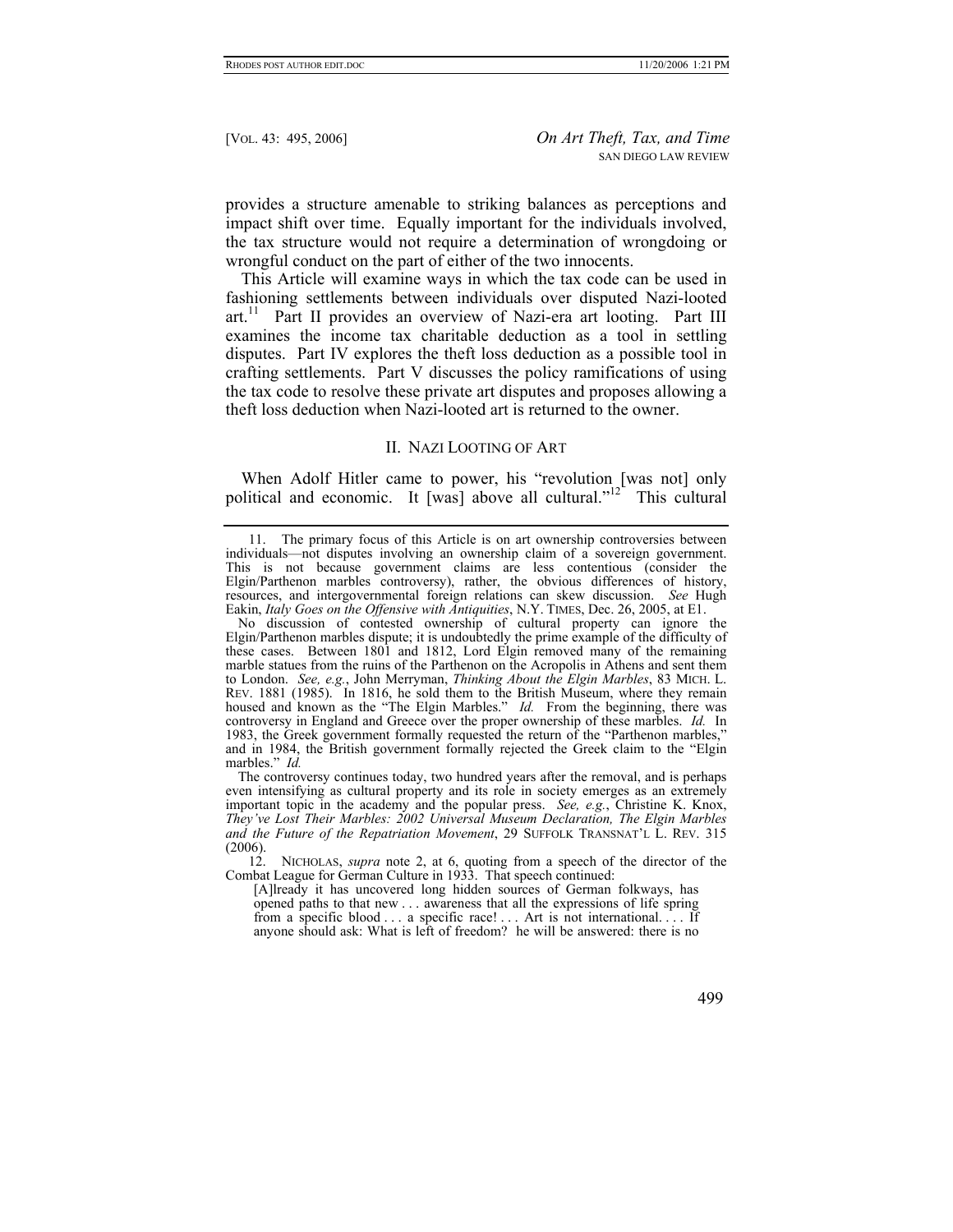prong initially manifested itself in the 1930s with a purification of art; that is, the elevation of Hitler's preferred romantic Germanic art and a purging of modern, degenerate art from German museums.<sup>13</sup> When the Nazi revolution moved beyond Germany to the invasion of other countries, the art looting similarly escalated, accompanied by an increasingly blatant anti-Semitism and a renewed nationalism. The private art collections owned by Jewish families in Austria, for example, were expropriated almost immediately after the Austrian Anschlus invasion in  $1938$ ,<sup>14</sup> and the great collections of Jewish families in France were systematically tracked down and confiscated. Art treasures held in museums, churches, or private collections that had been previously "plundered" from Germans were to be repatriated to Germany in accordance with lists drawn up in advance of military operations.<sup>15</sup> As military operations became more widespread, so did the looting of art. But even by early summer 1939, the sheer amount of confiscated and safeguarded art was overwhelming. Order needed to be imposed. Hitler authorized Hans Posse to "build up the new art museum" for his hometown of Linz.<sup>16</sup> The priorities were straightforward: the Fuhrer Reserve had first choice among the looted works, then German museums could make selections, finally the remainder was sold at auctions or through dealers.<sup>[17](#page-5-4)</sup>

<span id="page-5-1"></span>14*. Id.* at 38. See, for example, FELICIANO, *supra* note 2, at 24-46, for a description of the "Exemplary Looting of the Rothschild Collections."

<span id="page-5-2"></span>15. FELICIANO, *supra* note 2, at 24-26.

Already sketched out in Hitler's writings was a plan to repatriate works of art taken from Germany and dispersed throughout the world. . . . Hitler [ordered] the eminent art historian Otto Kümmel . . . . to compile an exhaustive list of German art held in foreign countries since the beginning of the sixteenth century.

 Kümmel's research culminated in three volumes . . . . Their vast work remained a secret for the entirety of the war.

 [T]he Kümmel Report overlooked nothing. . . . What was essential was that the German people had been *geraubt*, despoiled, of their heritage . . . . But the report's demands also had a historical significance that went deep into the German nationalism: They were to erase the humiliation of the Treaty of Versailles in 1919, which ended World War I, and to restore to German culture the central place that Nazis thought was its birthright.

*Id.* (emphasis in original).

<span id="page-5-4"></span><span id="page-5-3"></span>16. NICHOLAS, *supra* note 2, at 44.

freedom for those who would weaken and destroy German art . . . there must be no remorse and no sentimentality in uprooting and crushing what was destroying our vitals.

*Id.*

<span id="page-5-0"></span><sup>13.</sup> See *id.* at 3-6 for a description of a 1939 auction of degenerate art from German museums' collections of Picasso, Van Gogh, Klee, Braque, Matisse, Kokoschka, and others.

<sup>17</sup>*. Id.* at 45. In practice, however, after Hitler made his choices, Hermann Goering, working through the ERR, made his selections for his personal art collection to be housed at his estate, Carinhall. *See, e.g.*, FELICIANO, *supra* note 2, at 31-40.

<sup>500</sup>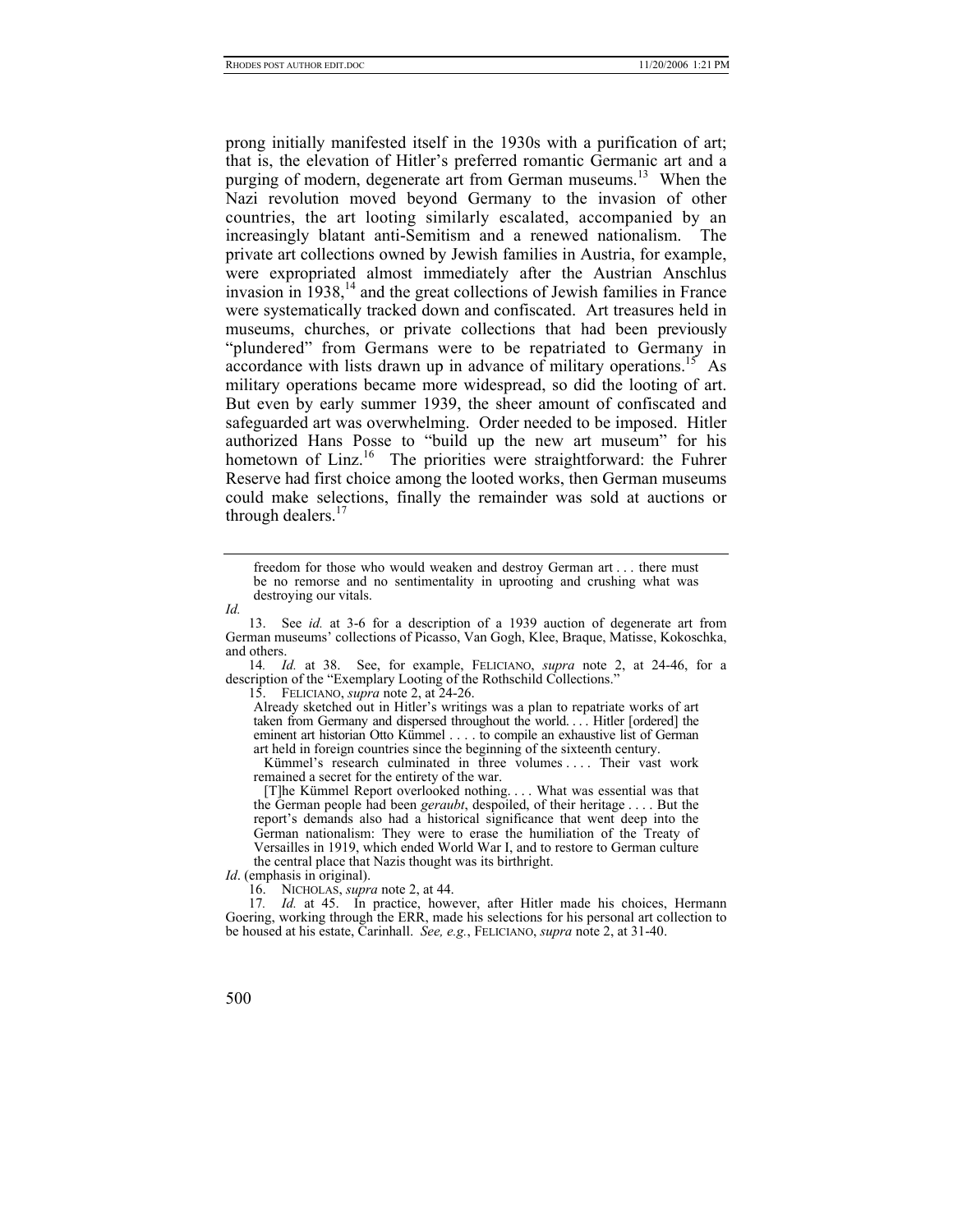Hitler, of course, did not invent the wartime looting of art works.<sup>18</sup> Yet the breathtaking scope of the Nazi plunder, its systematic approach, and involvement at the highest levels was unmatched in history. Even sixty years later, we do not know all that was taken, who took it, its continued existence or its whereabouts.<sup>19</sup> What we do know is that there is worldwide interest in dealing with the issue today.<sup>20</sup>

Nor is it likely that art looting is of historic interest only. *See* Amy E. Miller, *The Looting of Iraqi Art: Occupiers and Collectors Turn Away Leisurely from the Disaster*, 37 CASE W. RES. J. INT'L L. 49 (2005) (arguing the United States is liable for a breach of international law by allowing art looting in Iraq).

<span id="page-6-1"></span>19. Estimates as to the amount of plunder of works of art during the war vary considerably. For example, one estimate is that one-fifth of all Western art was seized by the Nazis. Kaye, *supra* note 6, at 657. Another is that 220,000 works of art, valued at \$2.5 billion in 1945 and \$20.5 billion in 2003 were seized. Bazyler & Fitzgerald, *supra* note 6, at 709. Another estimate indicates "600,000 important works" were seized while "[a]s many as 100,000 pieces are still . . . missing." Ralph Blumenthal, *New Efforts to Recover Nazi Plunder*, N.Y. TIMES, Feb. 27, 2003, at E1. Most likely, "[t]he total amount of loot will never be known; it has proved beyond man's capacity to accurately compute." WILLIAM L. SHIRER, THE RISE AND FALL OF THE THIRD REICH 943 (1960).

The stereotype of official impeccable German recordkeeping only goes so far. Even good records are lost, have misattributions, and contain inaccurate information. Additionly, personal human greed plays a role. Unauthorized and unofficial takings of others' property by officials, neighbors, and others were commonplace. Some property demonstrably taken by Germany was later "restituted" as reparations to the Soviet Union, sometimes officially, sometimes not. *See, e.g.*, Margaret M. Mastroberardino, *The Last Prisoners of World War II*, 9 PACE INT'L L. REV. 315 (1997); Silvia L. Depta, Comment, *Twice Saved or Twice Stolen?: The Trophy Art Tug-of-War Between Russia and Germany*, 10 TEMP. INT'L & COMP. L.J. 371 (1996).

<span id="page-6-2"></span>20. Bazyler & Fitzgerald, *supra* note 6, at 710.

The worldwide movement to recover Nazi-looted art also has its roots in the United States. In late 1998, the U.S. Department of State and the U.S. Holocaust Memorial Museum hosted the Washington Conference on Holocaust-Era Assets at the U.S. Department of State. Forty-four governments, as

<span id="page-6-0"></span><sup>18.</sup> History affords many examples of victors carrying off the spoils of war. The Old Testament tells us of the siege of Jerusalem by the Babylonians under King Nebuchadnezzar in 586 B.C. and the plunder of Solomon's temple: "[T]he bowls, and the cauldrons, and the candlesticks, and the spoons, and the cups; that which was of gold in gold and that which was of silver in silver, took the captain of the guard away." *Jeremia* 52:19 (King James). The Arch of Titus in the Roman Forum was erected in A.D. 81 to commemorate the victory of Titus in Jerusalem. One relief in particular shows rather vividly the victors displaying their plunder, including a Menorah from Herod's Temple. *See generally* Jeanette Greenfield, *The Spoils of War*, *in* THE SPOILS OF WAR, *supra* note 2, at 34-38. The exquisite four horses of San Marco in Venice were taken by the Crusaders from the Hippodrome during the sack of Constantinople in 1204. Six centuries later, these very same horses were taken by Napoleon in 1797 and paraded triumphantly in Paris in 1798. After Napoleon's military defeats in 1814 and 1815, the four horses were returned to San Marco through the Convention of Paris in 1815. During World War II, these horses were removed for safekeeping. Today the original four horses are inside San Marco and copies stand in the facade. *Id*.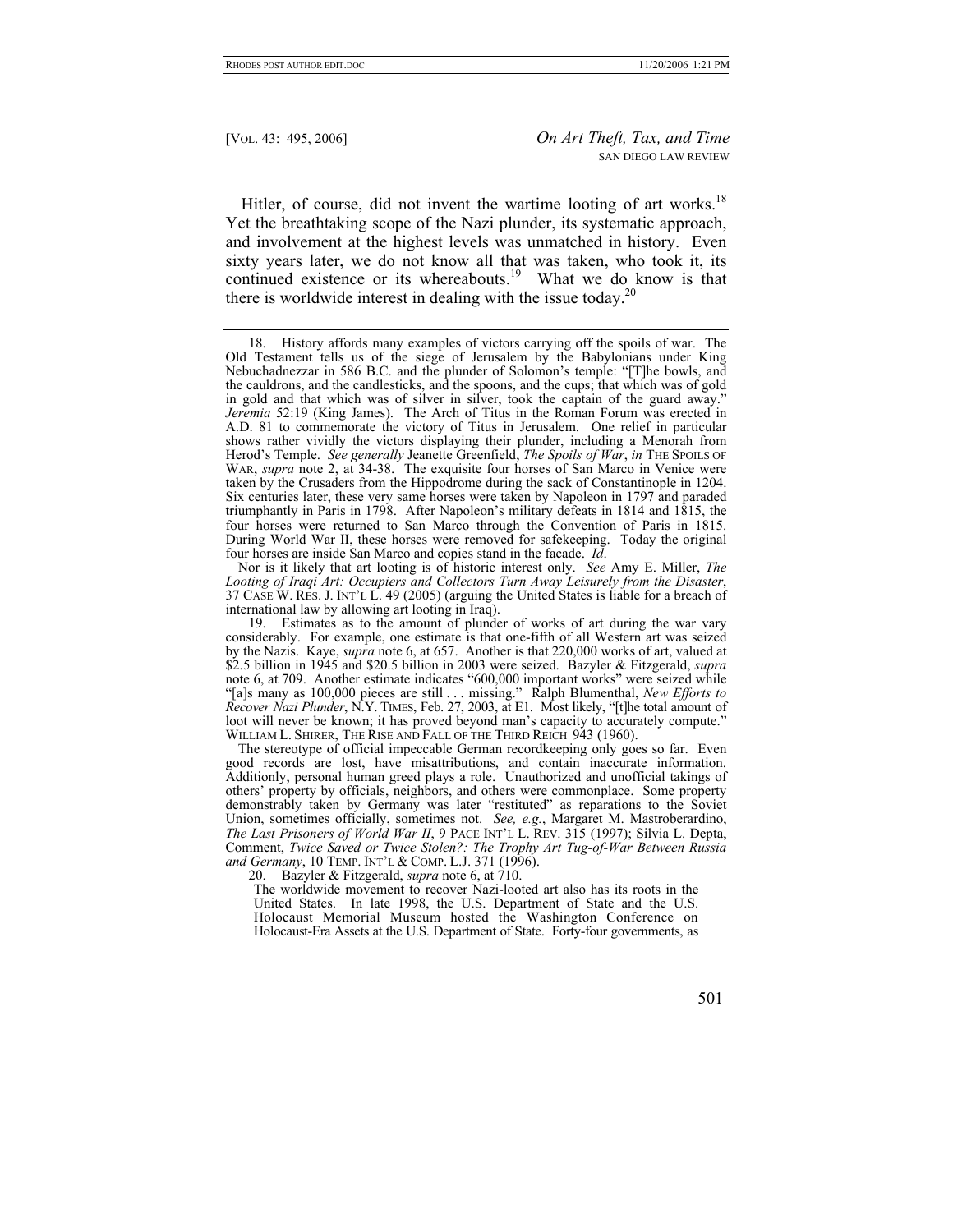#### III. CHARITABLE DEDUCTION

The charitable deduction has been part of the federal income tax system since  $1917<sup>21</sup>$  While there have been periodic reforms to section 170 over time, the basic outline has remained fairly constant for most taxpayers: donations by taxpayers to qualified charities can qualify for an income tax deduction. However, once the charitable gift moves from a monetary one to a work of art, qualitative and quantitative statutory and regulatory requirements become extremely demanding.<sup>22</sup> Despite the complexity, there are two variations where buyers in disputed art cases have successfully used the charitable deduction in fashioning a settlement. One involved stolen antiquities returned to the Greek government using a U.S. charity as a conduit; the other involved the transfer of a Nazi-looted work of art to a U.S. museum.

#### *A.* Greece v. Ward*: Mycenaean Treasure from Aidonia*

In April 1993, the Michael Ward Gallery, a prominent antiquities gallery in New York, announced a show entitled "Gold of the Mycenaeans," featuring a rare collection of Greek antiquities dating from the 15th century  $BC<sup>23</sup>$  The exhibition catalogue showed a collection of gold jewelry and artifacts, with the collection's price set at \$1,500,000. The

<span id="page-7-0"></span>21. 26 U.S.C. § 170 (Supp. 2001). The charitable deduction debuted in a tax bill that raised tax rates to help finance the cost of America's entry into World War I. The concern then as now was that as income tax rates would rise, donations to charities would fall. "Now, when war comes and we impose these very heavy taxes on incomes, that will be the first place where the wealthy men will be tempted to economize, namely, in donations to charity." 55 CONG. REC. 65, 6728 (1917) (statement of Sen. Hollis).

well as numerous international non-governmental organizations, sent delegations to the conference to deal with Nazi-stolen assets, including artwork found throughout the world. The conference was designed as an international effort. . . .

*Id.* (footnotes omitted). One result of the meeting was the development of a set of nonbinding principles, the Washington Conference Principles of Nazi-Confiscated Art. Those principles aim to provide transparency in art provenance and to facilitate the restitution of Nazi-looted art across many different countries and different legal systems, a technique that has been called "narrative norms." Eric Jayme, *Globalization in Art Law: Clash of Interests and International Tendencies*, 38 VAND. J. TRANSNAT'L L. 927, 943 (2005). Although the agreed upon principles are nonbinding, they nevertheless may impact the law over time as courts are called upon to consider questions of interpretation and construction of statutes. *Id.* These norms can and have played a role beyond the judiciary, as legislatures consider resolutions or new statutes, and the executive branch takes action. *See infra* note 77. Moreover, many museums have now fashioned proactive statements on provenance. *See, e.g*., American Association of Museums, Guidelines Concerning the Unlawful Appropriation of Objects During the Nazi Era (1999), http://www.aam-us.org/museumresources/ethics/upload/ethicsguidelines\_naziera.pdf.

<span id="page-7-2"></span><span id="page-7-1"></span><sup>22</sup>*. See* RALPH LERNER & JUDITH BRESLER, ART LAW 1554-1604 (3d ed. 2005).

<sup>23.</sup> Emily C. Ehl, Comment, *The Settlement of* Greece v. Ward: *Who Loses?*, 78 B.U. L. REV. 661, 674 (1998).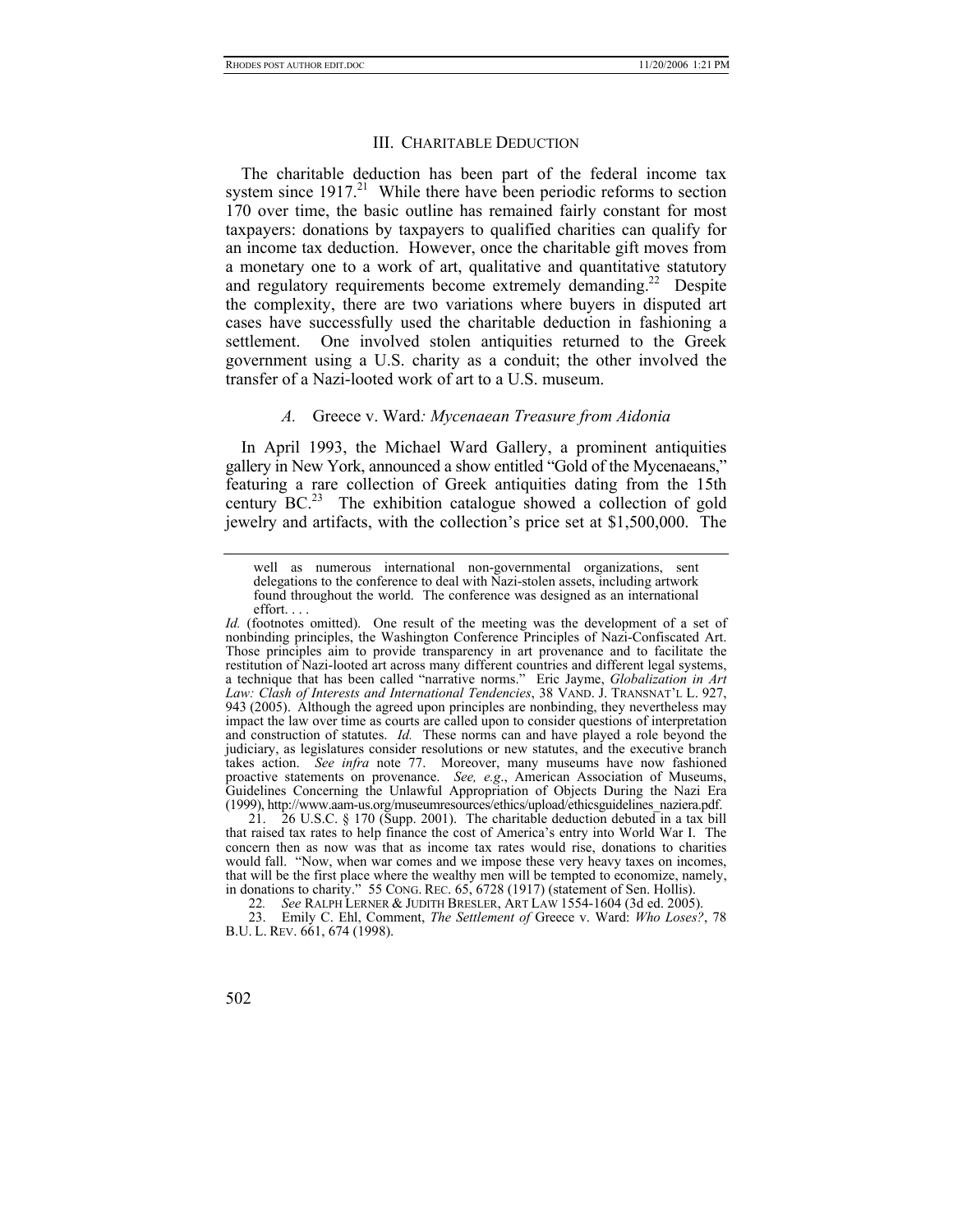collection was stunning, not only for its obvious aesthetic value, but to some antiquities experts, for its obvious similarity to looted Mycenaean cemetery treasures from Aidonia.<sup>24</sup> The government of Greece, having reviewed the catalogue, contacted the Ward Gallery to demand the return of its cultural property. The demand was unsuccessful. Within two weeks of the rejection, Greece filed a lawsuit in the Southern District of New York requesting that the sale be enjoined and that Greece be declared the owner of the collection.<sup>25</sup> For seven months, negotiations continued on the case.

Michael Ward, the Director of the Ward Gallery, was a prominent scholar-dealer and a member of a U.S. presidential panel concerning art smuggling.<sup>26</sup> He was determined to end the controversy without further litigation.<sup>27</sup> A direct transfer of the disputed collection to Greece would certainly have done so, but instead the dispute created a triangulation of ownership interests.

The Society for the Preservation of the Greek Heritage, a Washington based  $501(c)(3)$  charity, agreed to accept the donation of the collection from the Ward Gallery, and the Greek government simultaneously agreed to drop its claim against the Ward Gallery.<sup>28</sup> The charitable deduction under the Internal Revenue Code served as the critical link. For a transfer of property to a recognized public charity, the Ward Gallery could deduct the donation of the tangible personal property as long as the use of the tangible property was related to the charity's purposes.[29](#page-8-5) The Gallery would need to ascertain that the charity did not

<span id="page-8-3"></span>27. Norman Hammond, *Looted Gold Goes Back to Greece*, TIMES (London), Jan. 20, 1994, at 20.

<span id="page-8-5"></span><span id="page-8-4"></span>28. Elia, *supra* note 24, at 122.

<sup>29.</sup> Because of Ward's status as a dealer with respect to the Mycenaean antiquities (and not as a collector), the deduction would be limited to the taxpayer's basis, and not



<span id="page-8-0"></span><sup>24.</sup> Ricardo J. Elia, Greece v. Ward: *The Return of Mycenaean Artifacts*, 4 INT'L J. CULTURAL PROP. 119, 121 n.17 (1995); *see also* Mary Williams Walsh, *A Grecian Treasure: Back from the Grave?*, L.A. TIMES, Aug. 12, 1996, at A1 ("When American experts familiar with the late Grecian Bronze Age saw a photo of the sale pieces accompanying a report on the upcoming auction in the New York Times, they could not believe their eyes.").

<span id="page-8-2"></span><span id="page-8-1"></span><sup>25.</sup> Greece v. Ward, No. 93 Civ. 3493 (S.D.N.Y. May 25, 1993).

<sup>26.</sup> Elia, *supra* note 24, at 120, 124 ("The irony that the gallery director is a member of . . . a presidential committee . . . was widely noted . . . ."); *see also* Walsh *supra* note 24 ("Ward's prominence in the cultural preservation world [was a factor in favor of Greece's claim]. No ordinary gallery owner, he had a strong scholarly interest and sat on the U.S. Cultural Property Advisory Committee . . . . 'It was a very difficult position for Mr. Ward,' [the director of antiquities for Greek Ministry of culture] said.").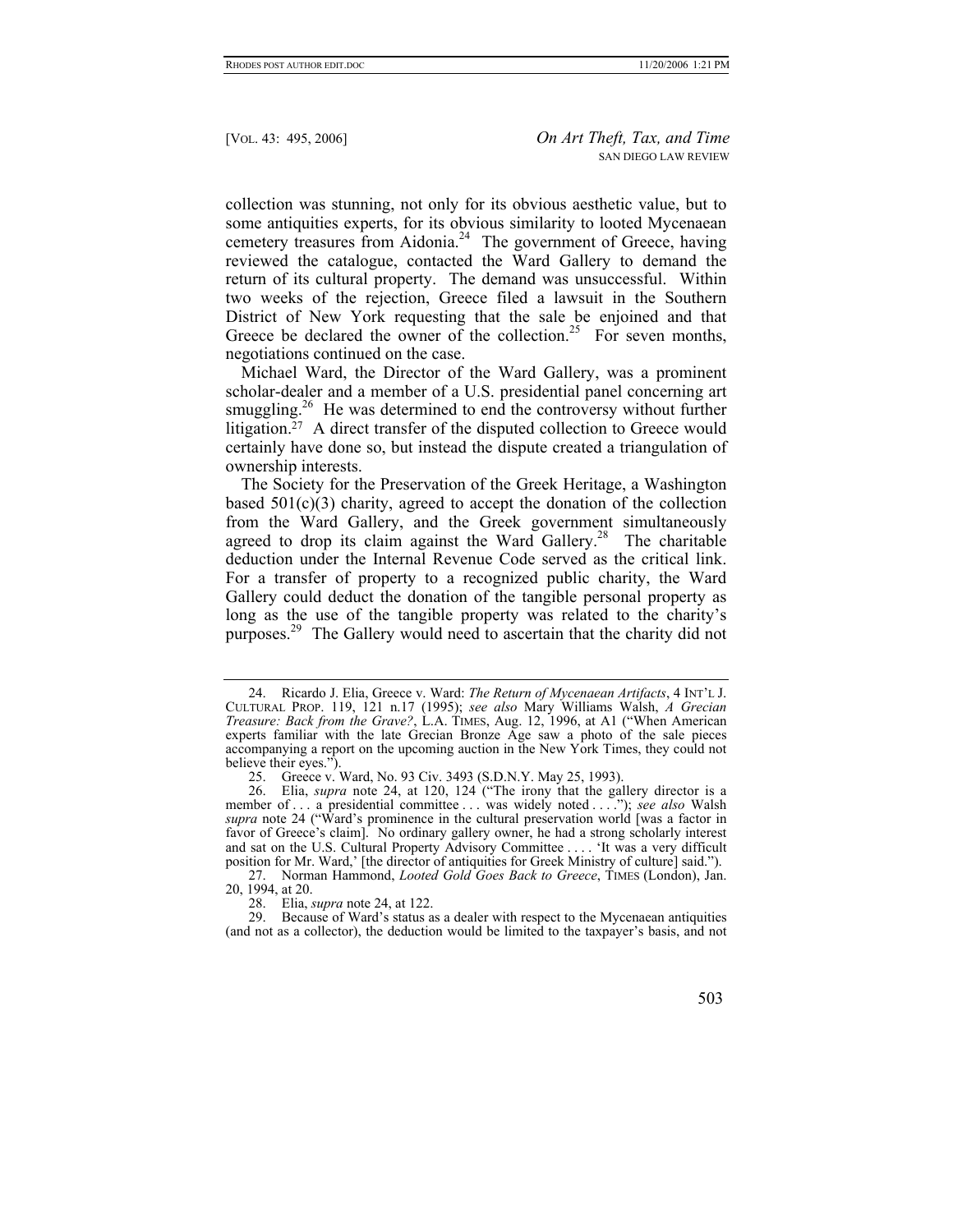intend to sell the property or put it to an unrelated use. What was that intended use? It was to transfer the property back to Greece. By triangulating the transfer through a conduit charity, Mr. Ward and the Greek government were able to settle their controversy.

#### *B.* Goodman v. Searle: Landscape with Smokestacks

Daniel C. Searle purchased a Degas pastel-over-monotype, *Landscape*  with Smokestacks, for \$850,000 in July 1987.<sup>30</sup> A member of the Art Institute of Chicago's Board of Trustees, Mr. Searle, was informed by the Art Institute of the availability of the Degas and its desirability.<sup>31</sup> But for a lack of acquisition funds, the Art Institute itself would have purchased the Degas.<sup>32</sup> The Art Institute made arrangements for Mr. Searle to view the Degas at the apartment of its then current owner in New York; at Mr. Searle's request, the landscape was sent to the Art Institute for inspection.<sup>33</sup> It was given a "clean bill of health."<sup>34</sup> Seven years after his purchase, Mr. Searle loaned the Degas to the Metropolitan Museum of Art in New York for an exhibition. Grandsons of Friedrich and Louise Gutmann, who were killed in the Holocaust, saw the catalogue for the exhibition and recognized the work as one that had

 As what is known of the story of *Landscape with Smokestacks* is revealed, genuine questions emerge about the capacity of our judicial system to deal with cases of this kind and, perhaps more significantly, the performance of the media in such an emotionally charged atmosphere.

#### *Id.* at XIII-XIV.

the fair market value. 26 U.S.C. § 170(e)(I)(A) (Supp. 2001). Ward's cost was reportedly \$150,000. *See* Hammond, *supra* note 27; Walsh, *supra* note 24.

<span id="page-9-0"></span><sup>30.</sup> HOWARD J. TRIENENS, LANDSCAPE WITH SMOKESTACKS 11 (2000). Mr. Trienens was counsel for Mr. Searle, the defendant collector. *Id*. at XIV. One reason he wrote the book was his belief that the media oversimplified the story. *Id*.

As reported by the media, the story is straightforward. . . .

As the facts emerged in the course of litigation, however, the straightforward media story turned out to be complex. . . . . . . .

This book's purpose is not to solve the mystery of what actually happened to the landscape. Rather, the purpose is to describe what lies beneath the surface of the press reports and television programs. This provides a more intriguing, if more ambiguous, story.

Thomas R. Kline of Washington D.C. represented the Gutmann family. When the case was transferred to Chicago, Sachnoff  $\&$  Weaver, Ltd. became local counsel for the Gutmann family. I, Anne-Marie Rhodes, was then and remain now as Of Counsel at Sachnoff & Weaver, Ltd. Although not directly involved, I was certainly aware of the case. I cite Mr. Trienen's book primarily because it is well-written and germane, but also because like Mr. Trienens, it might be difficult for me to "escape the charge that [this] is slanted in [the client's] favor . . . ." *Id.* at XIV.

<span id="page-9-1"></span><sup>31</sup>*. Id*. at 8.

<span id="page-9-2"></span><sup>32</sup>*. Id.* at 6.

<span id="page-9-3"></span><sup>33</sup>*. Id.* at 8.

<span id="page-9-4"></span><sup>34</sup>*. Id.* at 11.

<sup>504</sup>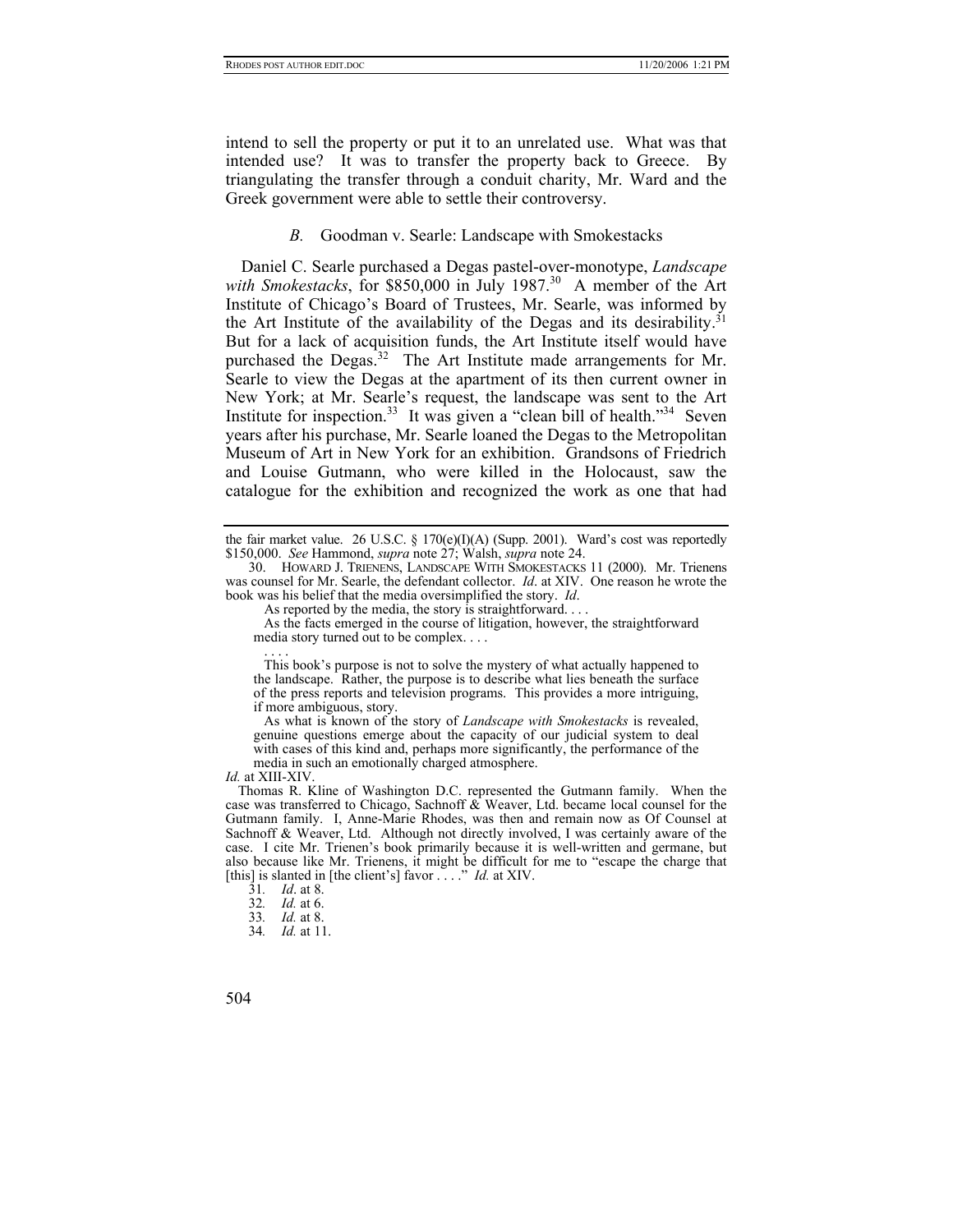belonged to their grandparents.<sup>35</sup> With their aunt Lili Gutmann, Nick and Simon Goodman sued Daniel Searle in July 1996, for the return of the Degas.<sup>36</sup> The controversy was highly publicized by both print and broadcast media.[37](#page-10-2) The value of the Degas was estimated to be  $$1,100,000$ <sup>38</sup> On the eve of trial in summer 1998, the parties settled their litigation.<sup>39</sup> The charitable deduction played a role.

The settlement agreement provided that each of Lili Gutmann, Nick Goodman, Simon Goodman, and Daniel Searle would transfer her or his ownership interest in the Degas to the Art Institute of Chicago.<sup>40</sup> Daniel Searle's transfer would be a gift of his interest; the Gutmann family transfers would be sales. The total sales price would be one-half of the then fair market value of the Degas. Fair market value would be the average of two independently prepared appraisals. One of the appraisers would be chosen by the Gutmann family from a list of individual appraisers prepared by the Art Institute; the other appraiser, also to be chosen by the Gutmann family, would be Christie's or Sotheby's. The Gutmanns chose Richard Feigen and Christie's.<sup>41</sup>

In November 1998, the Art Institute informed the parties that Mr. Feigen had appraised the Degas at \$575,000, while Christie's had appraised it at  $$300,000.<sup>42</sup>$  The average therefore was  $$437,500$ , one half of which is \$218,750. Mr. Searle would use these appraisals in preparing his income tax return and claiming a charitable deduction for his one-half interest valued at \$218,750. Disappointed with the appraisals, the Gutmanns did not accept the Art Institute's tender of the \$218,750 in payment for their collective one-half interest; instead, the

<span id="page-10-0"></span><sup>35</sup>*. Id.* at 15; *see also* Hector Feliciano et al., *Nazi-Stolen Art*, 20 WHITTIER L. REV. 67, 89 (1998) ("Now, my brother and I started looking everywhere. . . . Pretty quickly we found the Degas landscape . . . . It was in an exhibit in the Metropolitan Museum of Art in New York in 1994 and was . . . owned by Daniel Searle.").

<span id="page-10-1"></span><sup>36.</sup> TRIENENS, *supra* note 30, at 28-34; *see also* Goodman v. Searle, No. 96 CV 5310 (S.D.N.Y. July 17, 1996), transferred to No. 96 C6459 (N.D. Ill. 1996). Except when referring to specific individuals, this Article will refer to the Gutmann (and not the Goodman) family, using the common ancestral name.

<span id="page-10-2"></span><sup>37.</sup> TRIENENS, *supra* note 30, at 28-34. Print media included articles in the *Los Angeles Times*, the *Washington Post*, the *Chicago Tribune*, the *Boston Globe*, *ARTNews*, and *Chicago Magazine*. The story was broadcast on National Public Radio, the CBS program *60 Minutes*, and on public television. *Id.*

<span id="page-10-3"></span><sup>38</sup>*. Id.* at 12.

<span id="page-10-4"></span><sup>39</sup>*. Id.* at 86, 93.

<span id="page-10-5"></span><sup>40</sup>*. Id.* at 93-94.

<span id="page-10-6"></span><sup>41.</sup> *Id.* at 94.

<span id="page-10-7"></span><sup>42.</sup> *Id.* at 94-95.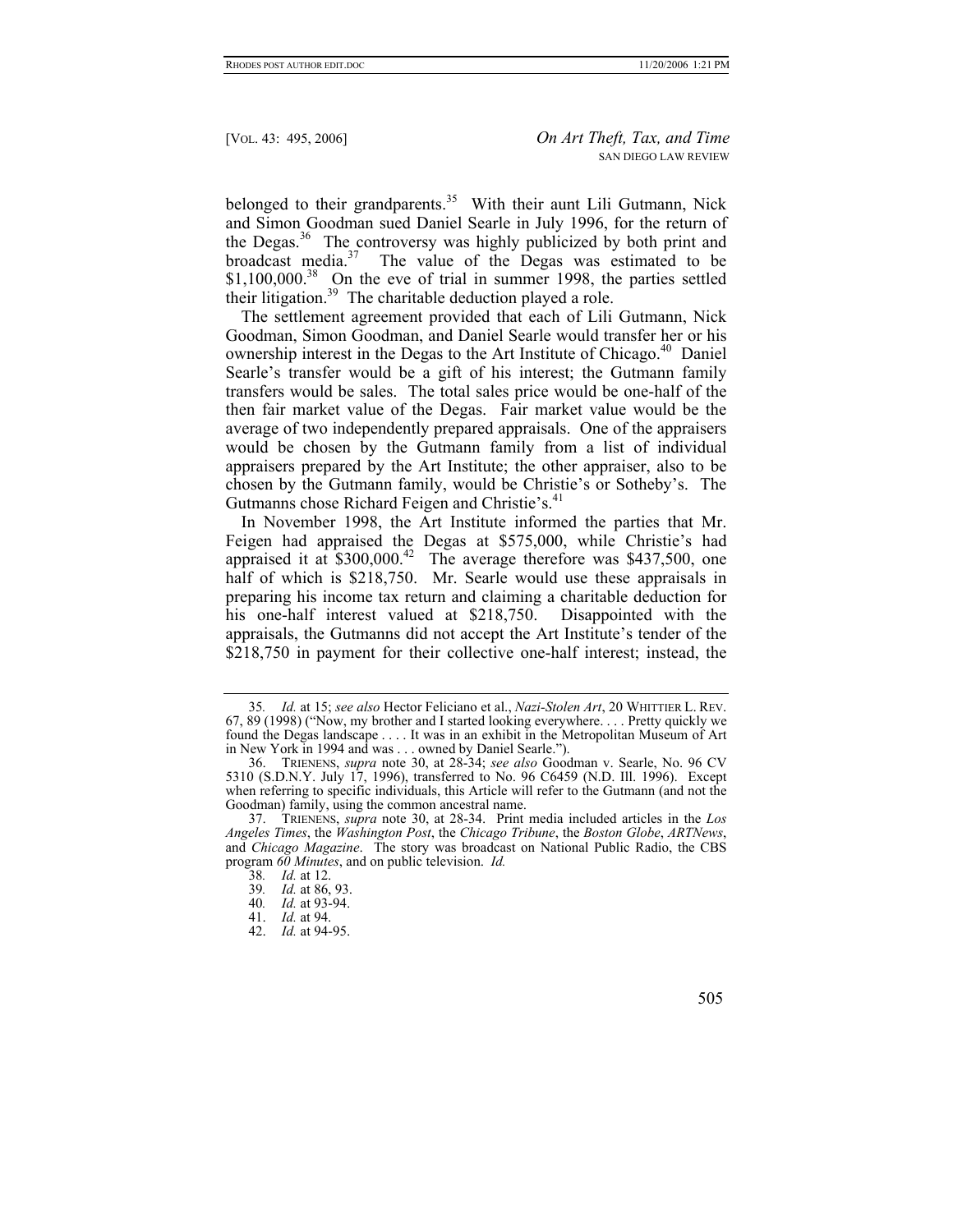Gutmanns requested a reappraisal.<sup>43</sup> Mr. Feigen did not revise his valuation, but in April 1999, Christie's raised its valuation by \$100,000 in light of a November 1998 sale of another Degas pastel. The new average therefore was \$487,500, one-half of which, \$243,750, the Art Institute paid to the Gutmann family for their ownership interests.<sup>44</sup> Mr. Searle was able therefore to claim an amount \$25,000 higher as a charitable deduction on his income tax return. By each side recognizing at some level an ownership interest of the other, and then by both triangulating their interests to create ownership in a new third party, the dispute was resolved. Today, *Landscape with Smokestacks* hangs in the Art Institute with a plaque reflecting its prior dual ownership, a "purchase from the collection of Fritz and Louise Gutmann and a gift of Daniel C. Searle."<sup>[45](#page-11-2)</sup>

Mr. Searle paid \$850,000 for the Degas in 1987 and received a \$243,750 charitable deduction for the transfer of his ownership interest in 1998 to the Art Institute. Mr. Searle clearly suffered an economic loss. Was another tax approach available?

#### IV. THEFT LOSS DEDUCTION

Internal Revenue Code section 165(a) provides a general deduction for losses sustained in a taxable year, with subsection  $(c)(3)$  restricting individual taxpayers' personal, non-business losses to those arising from "fire, storm, shipwreck, or other casualty, or from theft."<sup>46</sup> No statutory definition of theft exists; the regulations provide merely that theft is "deemed to include, but shall not necessarily be limited to, larceny, embezzlement, and robbery.<sup> $3^{47}$ </sup> Cases and rulings under section 165(c)(3) nevertheless have drawn a tight line as to what constitutes a theft and routinely distinguish theft losses from other losses, with the two elements of criminality and timing having particular prominence and relevance.

To claim a theft loss, a taxpayer first must prove an illegal, wrongful taking, not just that the property is missing.<sup>48</sup> In the textbook case

<span id="page-11-0"></span>Nick Goodman had been quoted as saying he was "looking for a value of about \$1 million." *Id.* at 95.

<span id="page-11-2"></span><span id="page-11-1"></span><sup>44</sup>*. Id.* at 95-96.

<sup>45.</sup> Ron Grossman, *How a Family's Degas Traveled from Their Estate to the Center of Controversy*, CHI. TRIB., Jan. 28, 2001, sec. 7, at 14.

<span id="page-11-3"></span><sup>46. 26</sup> U.S.C. § 165 (2000). Other casualty and theft were added to the section in 1916. Revenue Act of 1916, ch. 463, § 5(a), 39 Stat. 756, 759. The 1913 original enactment of the federal income tax had provided only for "fires, storms, or shipwreck." Tariff of 1913, ch. 16, § IIB, 38 Stat. 114, 167.

<span id="page-11-4"></span><sup>47.</sup> Treas. Reg. § 1.165-8(d) (2005).

<span id="page-11-5"></span><sup>48.</sup> Rev. Rul. 72-112, 1972-1 C.B. 60.

<sup>506</sup>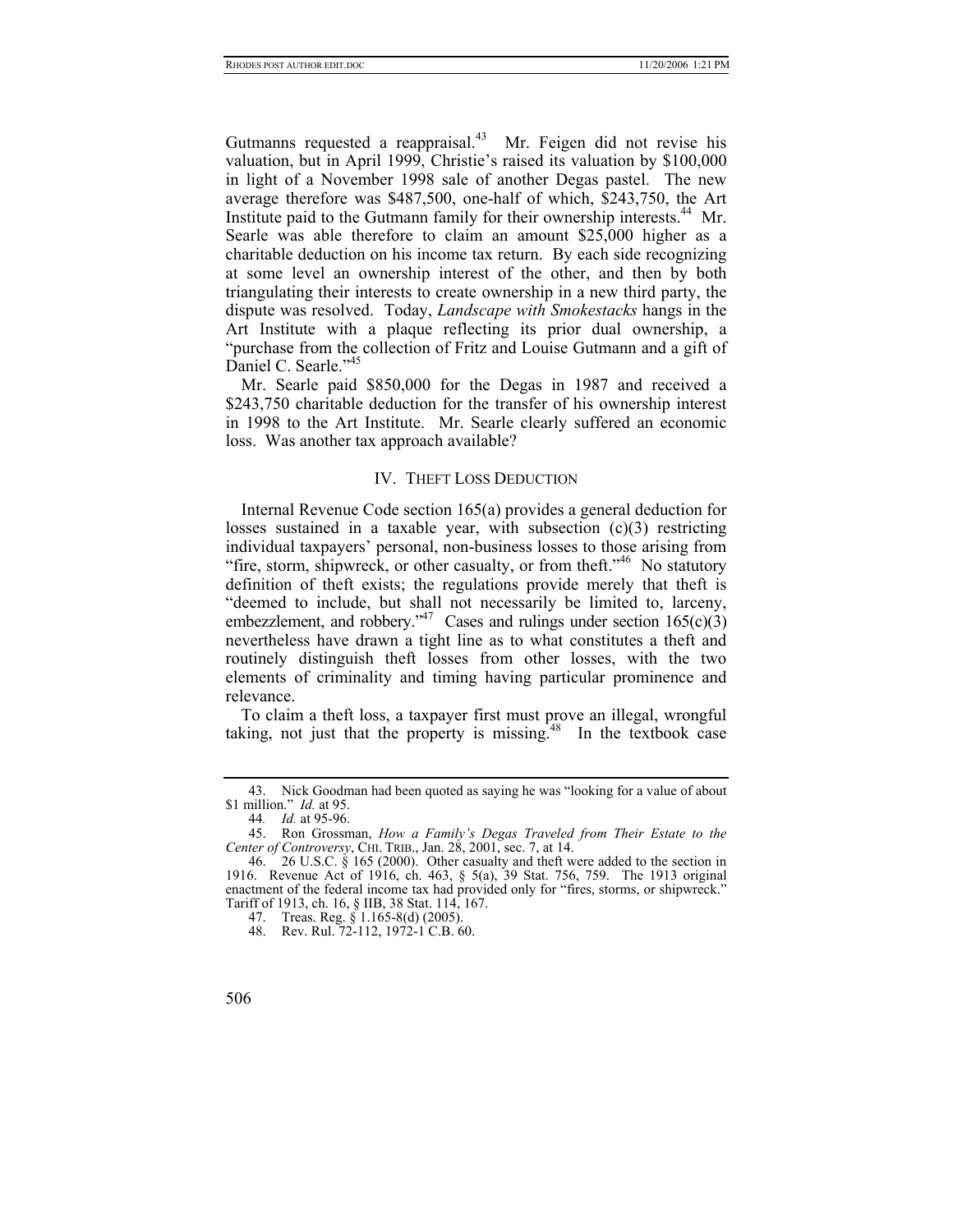illustrating theft loss, Mary Frances Allen was not allowed a theft loss deduction for the loss of her brooch.<sup>49</sup> Mrs. Allen had only proven that she had worn her brooch to the Metropolitan Museum of Art in New York, that it was crowded that day, and that a search at the Metropolitan did not uncover the brooch. For the majority, that offer of evidence, although proving a loss, did not prove a loss from theft. The court reminded observers that not all losses are tax deductible.

Second, the taking must be illegal and done with criminal intent, with illegality determined under the law of the state where the taking occurred.<sup>50</sup> For thefts of a routine nature, say auto thefts, this is not a particularly stringent standard. In the context of a foreign country's expropriation or nationalization of a taxpayer's personal property, however, using the internal law of that country to determine illegality seldom yields a deduction for the taxpayer.<sup>51</sup> The *Farcasanu* case discussed below illustrates the harsh application of the theft loss deduction in the context of foreign expropriation of private property, and reflects the chaos of the 1940's especially well.<sup>52</sup>

#### *A.* Farcasanu, *Foreign Expropriation, and the Act of State Doctrine*

Mrs. Farcasanu was the wife of the U.S. Minister to Rumania in 1937, and as was then customary, she and her husband furnished their living quarters with their own property including rare and valuable furniture, antiquities, and art.<sup>53</sup> Eleven days after Rumania declared war on the United States in December 1941, Mrs. Farcasanu's husband died from leukemia. She was forced to flee Bucharest in such great haste that she even had to leave her deceased husband's remains in Rumania.

By the time Mrs. Farcasanu was first able to return to Rumania in November 1945, the Communists were in control. Though she wished to leave, the head of the American Mission persuaded her to stay,

<span id="page-12-4"></span>53*. Id.*

<span id="page-12-1"></span><span id="page-12-0"></span><sup>49.</sup> Allen v. Comm'r, 16 T.C. 163 (1951).

<sup>50.</sup> Edwards v. Bromberg, 232 F.2d 107, 111 (5th Cir. 1956); *see also* Martin J. McMahon, Annotation, *What Constitutes Tax Deductible Theft Loss Under 26 USCS § 165*, 98 A.L.R. FED. 229 (1990).

<span id="page-12-2"></span><sup>51.</sup> Alan Epstein, Note, *Foreign Expropriation Losses of Personal Assets: Should a Deduction be Allowed Under Internal Revenue Code Section 165(c)(3)?*, 40 TAX LAW. 211, 231 (1986).

<span id="page-12-3"></span><sup>52.</sup> Farcasanu v. Comm'r, 436 F.2d 146 (D.C. Cir. 1970), *aff'g* 50 T.C. 881 (1968). The summary of facts is drawn from the court's opinion and will generally not be footnoted separately.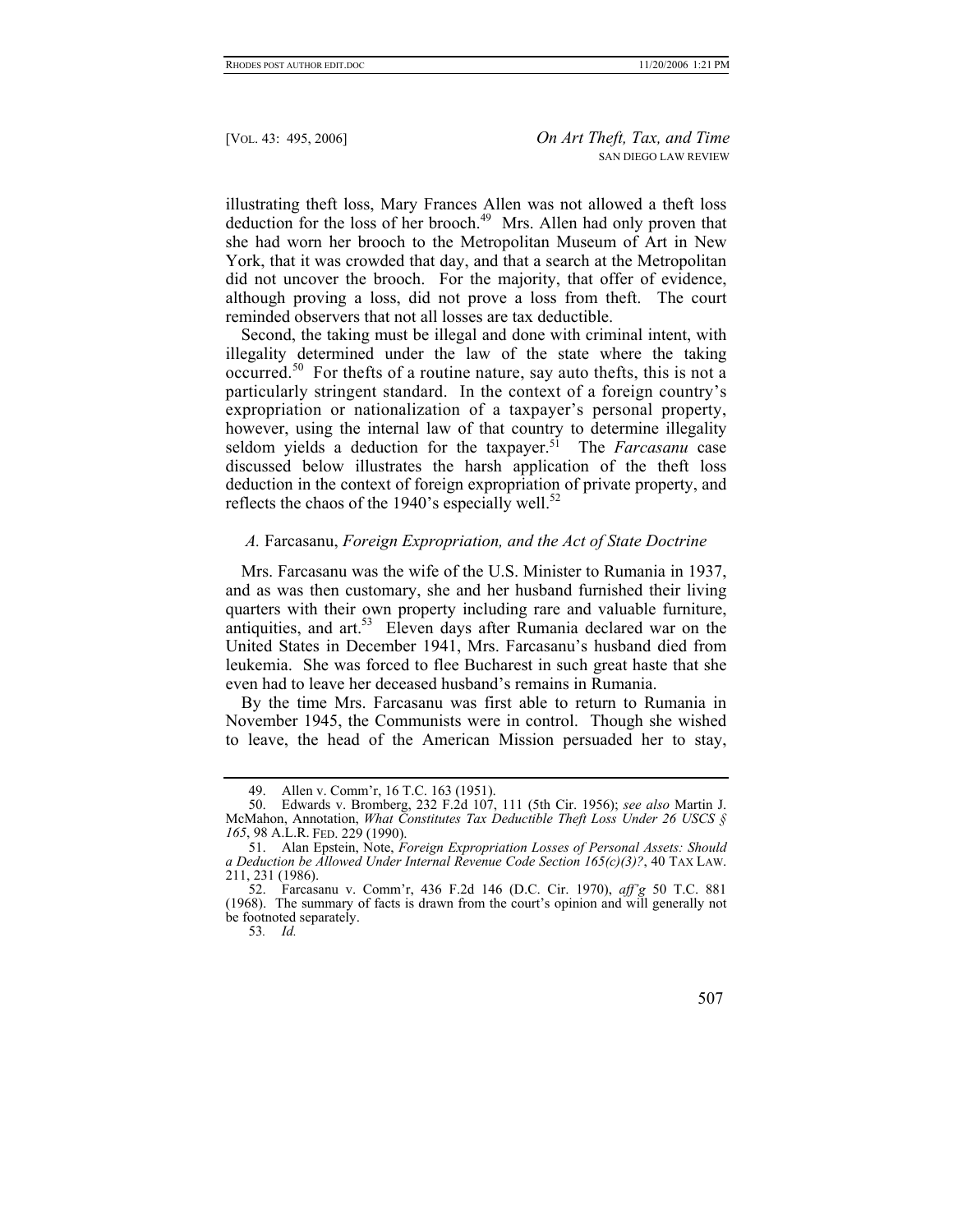viewing her personal connections to the royal family as an important political advantage. In early 1947, Mrs. Farcasanu once again returned to the United States in great haste due to a family emergency. Mrs. Farcasanu requested the State Department to ship her property back to America, but it declined for fear of antagonizing the Rumanian government. Thereafter, Mrs. Farcasanu's personal property was nationalized by the Rumanian government.

In 1956, the Foreign Claims Settlement Commission awarded Mrs. Farcasanu \$103,445 of her requested \$295,716. When it appeared that no additional compensation would be forthcoming, Mrs. Farcasanu claimed a theft loss deduction on her 1959 income tax return. The Tax Court upheld the Service's denial of the deduction.<sup>54</sup>

In a per curiam opinion affirming the denial, the court of appeals acknowledged that theft under section 165 is "defined broadly," but also that theft must be determined under the law of the situs of the taking, and always requires a criminal intent.<sup>55</sup> In cases of foreign expropriation of private property, the court noted that cases have drawn a "sharp distinction . . . between takings . . . made under color of governmental authority, and takings . . . in clear violation of the commands of the sovereign."<sup>56</sup> As long as the confiscating official acted under "color of legal authority, arbitrary and despotic as it may have been," there can be no "theft for tax deduction purposes.["57](#page-13-3)

*Farcasanu* gives active tax support to the Act of State doctrine that:

[T]he Judicial Branch [of the United States government] will not examine the validity of a taking of property within its own territory by a foreign sovereign government extant and recognized by the country at the time of the suit, in the absence of a treaty or other unambiguous agreement regarding controlling legal principles, even if the complaint alleges that the taking violates customary international law[.](#page-13-4)58

<sup>58.</sup> Banco Nacional de Cuba v. Sabbatino, 376 U.S. 398, 428 (1964). It is beyond the scope of this Article to delve deeply into the highly complex and porous Act of State doctrine. It is important to note, however, the Supreme Court held in 2004 that the Foreign Sovereign Immunities Act did not prohibit Maria Altmann, the niece and heir of a prominent Jewish art collector, from pursuing a private cause of action in the United States federal court system against the Austrian government for the return of six Gustav Klimt paintings that had belonged to her family before the Nazi takeover. Republic of Austria v. Altmann, 541 U.S. 677, 701 (2004). On January 15, 2006, an Austrian arbitration panel determined that the Klimts were wrongfully acquired by the Austrian museum and ordered their return to the family. "Austrian Arbitration Court: Maria Altmann and Dr. Neil Averspurg versus the Republic of Austria," American Society of International Law, http://www.asil.org/ilib/2006/03/ilib06031.htm#j5 (last visited Oct. 15, 2006). The paintings arrived shortly thereafter in Los Angeles, "a dream come true" for Maria Altmann. Daisy



<span id="page-13-0"></span><sup>54</sup>*. Farcasanu*, 50 T.C. 881 (1968).

<span id="page-13-1"></span><sup>55</sup>*. Farcasanu*, 436 F.2d at 149.

<span id="page-13-2"></span><sup>56</sup>*. Id.*

<span id="page-13-4"></span><span id="page-13-3"></span><sup>57</sup>*. Id.*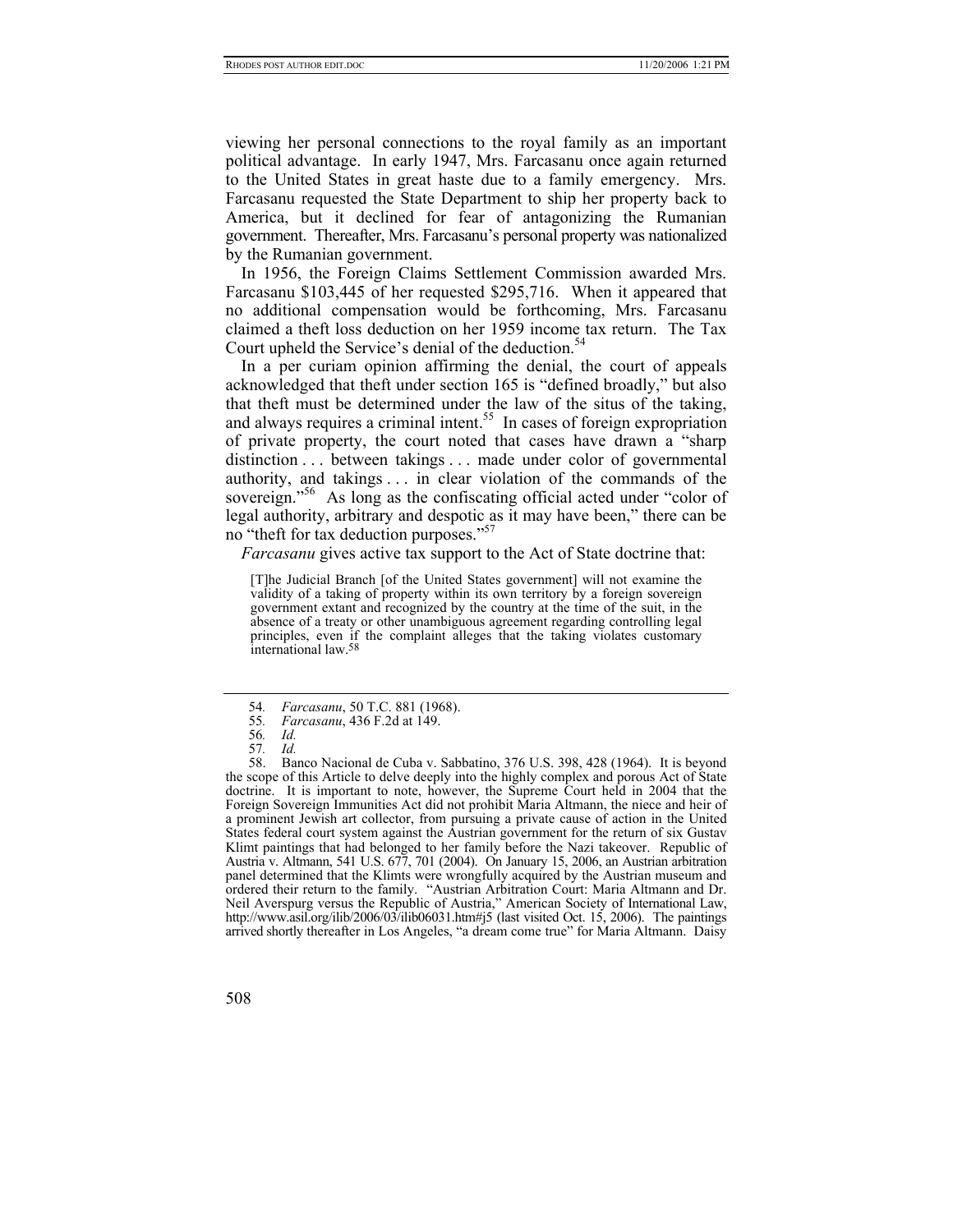Hence, the court believed the Act of State doctrine precluded it from evaluating the expropriation as a theft.

Despite this harsh precedent denying a theft loss deduction for foreign expropriation, the Act of State doctrine may not necessarily foreclose a theft deduction when Nazi-looted art is returned to the original owner. First, one may argue the doctrine itself was inappropriately incorporated into the tax system.<sup>59</sup> Simply put, a deduction by a taxpayer under the Internal Revenue Code does not interfere with the President's ability to set foreign policy, involve the U.S. Government in the internal affairs of a sovereign state, or pose a threat to that sovereign's assets. The realm of the doctrine is international diplomacy, not the Form 1040. Second, even if the Act of State doctrine is relevant to the Code, the facts of a particular case may negate its application.

<span id="page-14-0"></span>59. Epstein, *supra* note 51, at 228-30.

 Unfortunately, the courts have indiscriminately incorporated the Act of State doctrine into the law of federal income taxation without expressing any substantive reasons to support this incorporation. In fact, the doctrine's adoption partially appears to be the product of trial tactics. . . . Farcasanu filed several motions for a continuance based on her concession "that the case of *Banco Nacional de Cuba v. Sabbatino* then pending before the Supreme Court was 'controlling on the issue of whether "nationalization" is a "theft"' for the purpose of a deduction for theft loss. . ." Because *Sabbatino* held that an American court could not characterize an expropriatory act as a theft, the Tax Court logically concluded that Farcasanu's loss not deductible. . . . .

Nguyen, *Inheritor of Stolen Klimts Welcomes Paintings to L.A.*, CHI. TRIB., Apr. 6, 2006, sec. 1, at 6. By June 2006, the magnificent portrait of Adele Bloch-Bauer I by Klimt had been sold by the heirs, reportedly for a record \$135 million, to the Neue Galerie in New York. The Neue Galerie is a museum specializing in Austrian and German art and the subject of its famous acquisition has been described by Ronald S. Lauder, a founder of the museum, as "our Mona Lisa." Carol Vogel, *Lauder Pays \$135 Million, a Record, for a Klimt Portrait*, N.Y. TIMES, June 19, 2006, at E1.

It would indeed be ironic if the Act of State doctrine, which does not now prevent a private cause of action against a foreign government from proceeding in the United States, continues to prohibit a U.S. taxpayer from claiming a theft loss deduction for income tax purposes.

The declaration of the confiscatory act as a "theft" solely for purposes of federal income taxation should not interfere with international relations because it does not require the imposition of Western ideologies upon non-Western nations. The expropriating nation will not be affected by this characterization . . . .

*Id.* at 228-29 (footnotes omitted).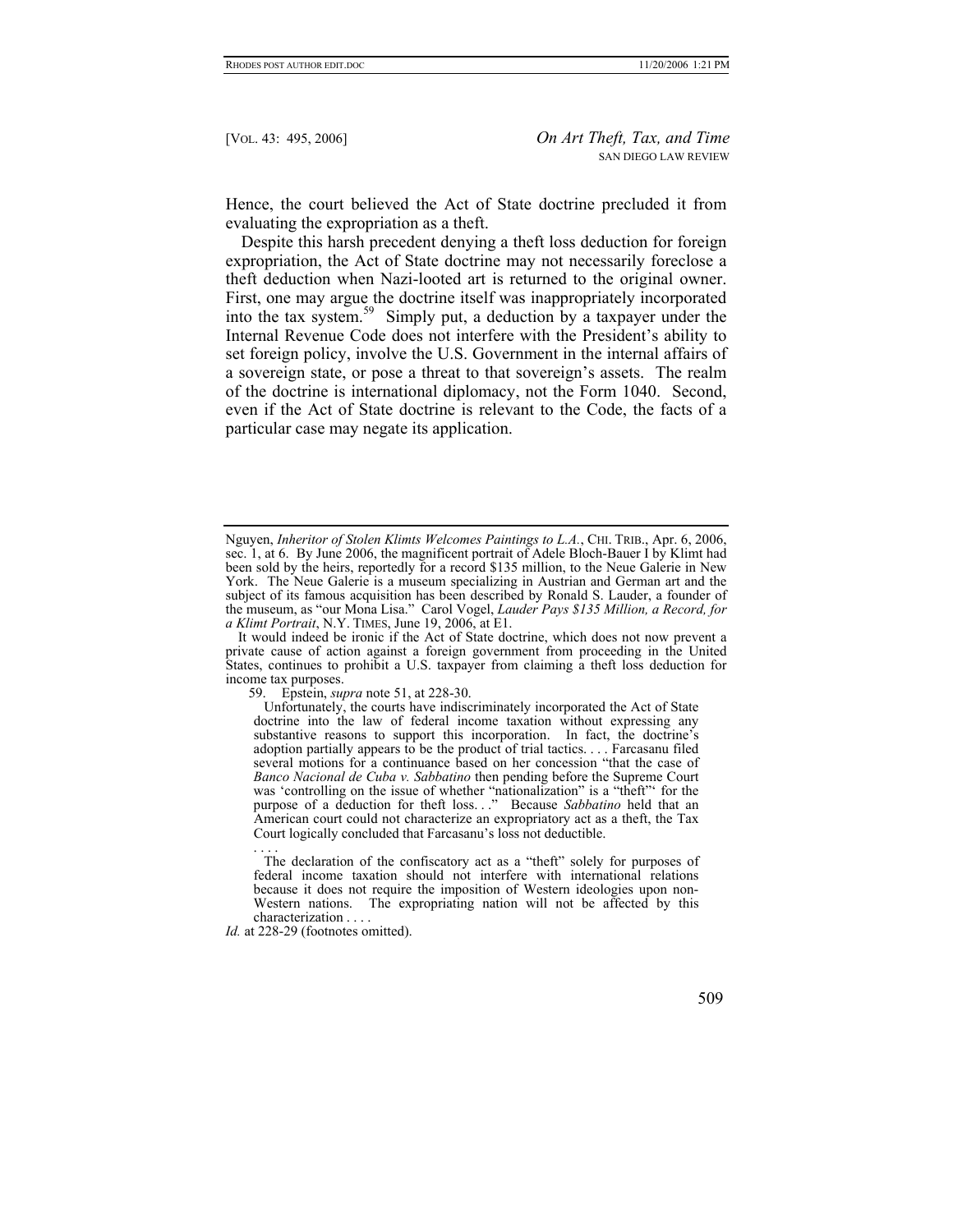## *B.* Menzel, *Facts, and the Act of State Doctrine*

Almost forty years ago in a private ownership dispute case, a New York court determined that the seizure by the ERR of a privately owned Chagall painting was an act of plunder or pillage under international and military law, and therefore not lawful. $60^{6}$  Mr. and Mrs. Menzel lived in Brussels until March 1941 when they fled from the oncoming Nazis. They had hurriedly left their apartment and its furnishings, including a painting by Marc Chagall. Treating this as "decadent Jewish art," the painting, along with other works of art, was seized and a receipt was left by the ERR indicating the property was taken for "safekeeping."<sup>61</sup> After the war, the Menzels searched for the painting unsuccessfully until 1962 when it was located in the possession of the defendant List, who had purchased the painting in good faith in 1955. Mrs. Menzel (Mr. Menzel having died) brought a replevin suit to recover the painting. A jury returned a verdict in favor of Mrs. Menzel finding that the painting belonged unqualifiedly to Mrs. Menzel, and that it was looted and stolen from her apartment.

On a motion to set aside the verdict, the court determined the seizure was not lawful and the Act of State doctrine did not apply to preclude the court's inquiry into the validity of acts of the Nazis.<sup>62</sup> The court carefully considered the four factors necessary for the Act of State doctrine to apply, and held that none of the four was met.

The first factor is that the taking must be by a foreign sovereign government. In the Menzel case, the Chagall was taken by the ERR, determined by the court to be an organ of the Nazi party and not a foreign sovereign government.<sup>63</sup> Second, the taking must be within the territory of the foreign government. Assuming arguendo that the taking was by Germany, the Chagall was taken from the Menzel's residence in Brussels in 1941. German military occupation did not make Brussels part of Germany; the Kingdom of Belgium was the recognized government of Belgium, though in exile. $64$  Third, the foreign government must be extant and recognized by the United States at the time of the suit. The Third Reich had collapsed with its surrender in 1945 and, therefore, was not in existence when Mrs. Menzel filed her lawsuit.<sup>65</sup>



<span id="page-15-0"></span><sup>60.</sup> Menzel v. List, 267 N.Y.S.2d 804 (1966).

<span id="page-15-2"></span><span id="page-15-1"></span><sup>61</sup>*. Id.* at 806.

<sup>62</sup>*. Id.* at 812. In doing so, the court cited the Supreme Court's decision in *Banco Nacional de Cuba v. Sabbatino*, 376 U.S. 398 (1964).

<span id="page-15-3"></span><sup>63</sup>*. Id.* at 813-15.

<span id="page-15-4"></span><sup>64</sup>*. Id.* at 815-16.

<span id="page-15-5"></span><sup>65</sup>*. Id.* at 816.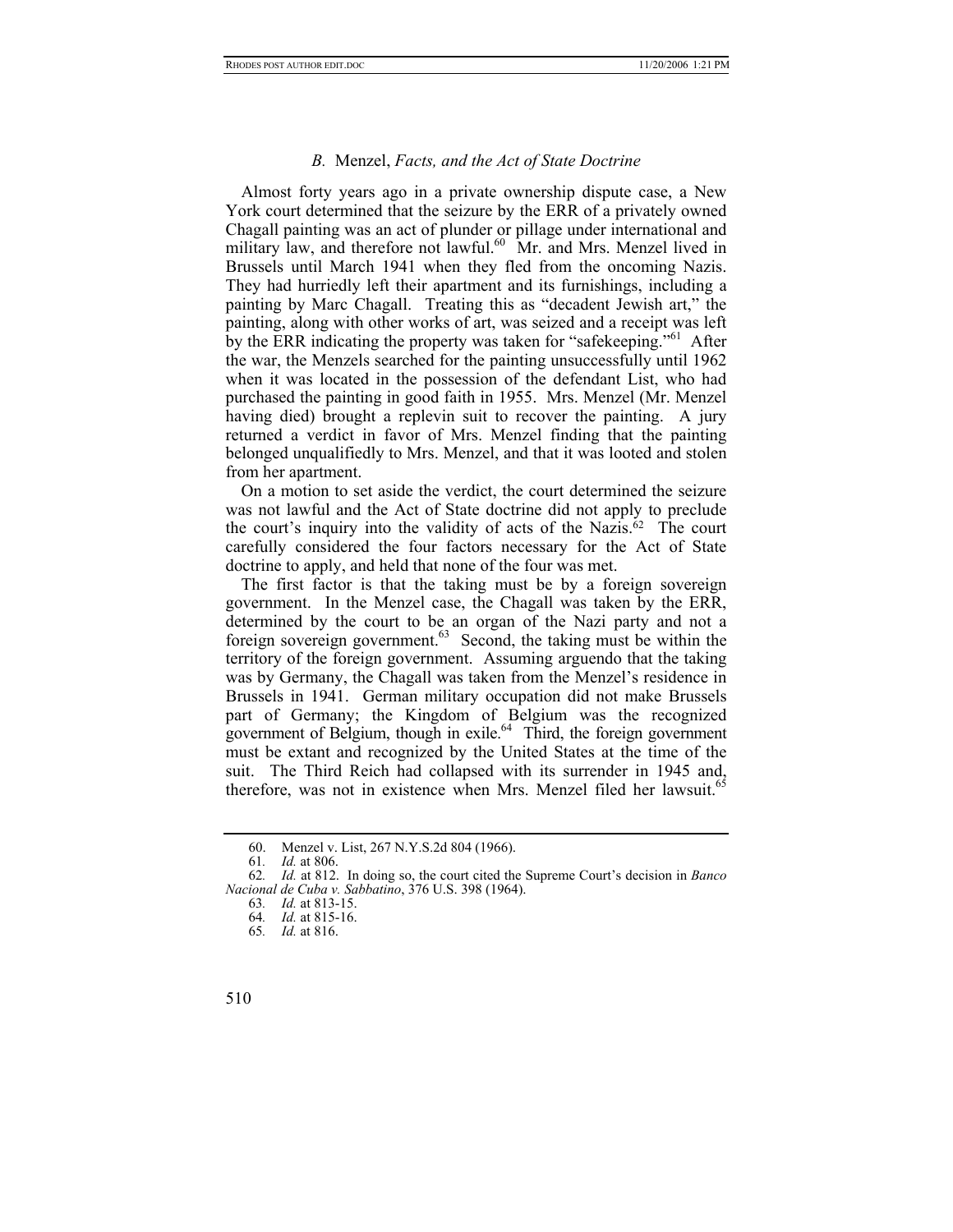Fourth, the taking must not violate any treaty obligation. Belgium, Germany, and the United States all signed the 1907 Hague Convention Respecting the Law and Customs of War on Land. That convention formally forbade pillage. The court noted that the "pillage so rampant during the Nazi occupation was specifically held to be in violation" of the 1907 Hague Convention by the Nuremberg trials.<sup>66</sup> For many Nazilooted art disputes, some, if not all four, of these factors will be similar.

# *C. Divining Congressional Intent on Foreign Expropriation*

The *Farcasanu* court had another reason supporting its application of the Act of State doctrine to bar a theft loss deduction. In 1964, Congress added new section 165(i), since repealed, to specifically allow a deduction for losses arising from the confiscation of nonbusiness property by the Cuban government between 1958 and  $1964$ .<sup>67</sup> These were to be treated as losses "to which paragraph (3) of subsection (c) applies."[68](#page-16-2) No Committee Report discusses this new subsection, as it was added as an amendment from the Senate floor. The Conference Report merely states that such losses shall be treated as losses from "other casualty."<sup>69</sup> For the Tax Court, this enactment removed "any doubt" as to congressional intent and understanding as to the scope of theft under section  $165(c)(3)$  for foreign expropriation.<sup>70</sup>

It is possible, however, that section  $165(i)$  had more grounding in the practical politics of the Cold War era than in tax doctrine. Cuba's proximity to the United States may have increased the number of U.S. taxpayers, and hence voters, directly affected by Castro's nationalization. Section 165(i) could have been added to smooth the way for taxpayers' Cuban claims, for by declaring Cuban expropriation losses to be statutorily deductible, individual taxpayers would not bear the burden of

<span id="page-16-4"></span><sup>70.</sup> Farcasanu v. Comm'r, 50 T.C. 881, 890 (1968), *aff'd*, 436 F.2d 146 (D.C. Cir. 1970).



<span id="page-16-1"></span><span id="page-16-0"></span><sup>66</sup>*. Id.* at 817.

<sup>67.</sup> Revenue Act of 1964, Pub. L. No. 88-272, § 238, 78 Stat. 19, 128, *repealed by*  Tax Reform Act of 1976, Pub. L. No. 94-455, § 1901(a)(26), 90 Stat. 1520, 1767.

<span id="page-16-2"></span><sup>68</sup>*. Id*. For a brief history of former section 165(i), see also *Ogden v. United States*, 432 F. Supp. 214 (S.D. Miss. 1975), *aff'd* 555 F.2d 134 (5th Cir. 1977).

<span id="page-16-3"></span><sup>69.</sup> H.R. REP. NO. 88-1149 (1964) (Conf. Rept.), *as reprinted in* 1964 U.S.C.C.A.N. 1940, 1992; *see also* Rev. Rul. 65-87, 1965-1 C.B. 111 ("[A]ny loss of property (not used in a trade or business or for income-producing purposes) resulting from expropriation . . . by the Government of Cuba . . . is treated as a loss from a casualty within the meaning of section  $165(c)(3)$  of the Code . . . .").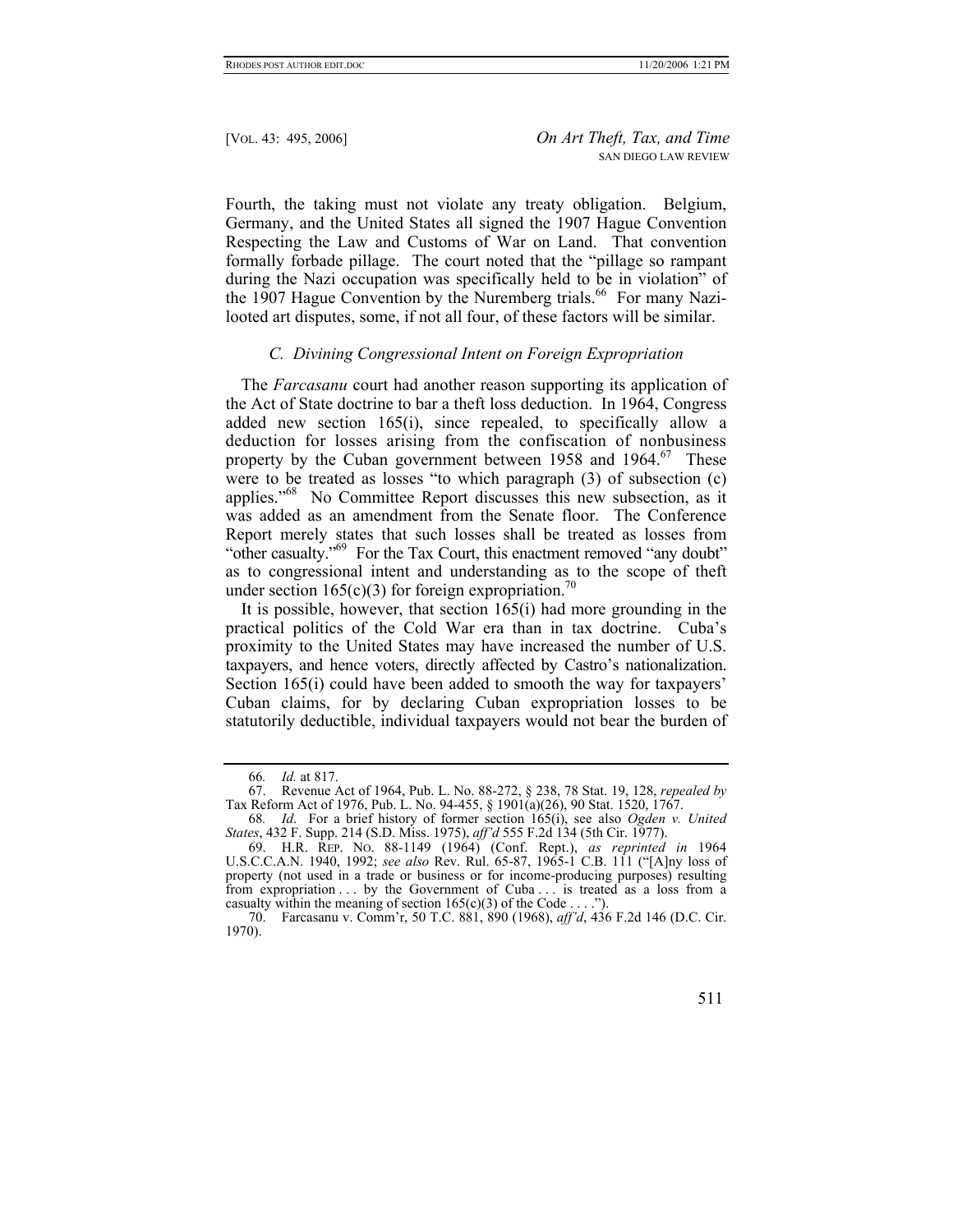proving "other casualty."<sup>71</sup> That Congress took specific action in the instance of Cuban expropriation apparently deeming it an "other casualty," does not logically mean an individual taxpayer is foreclosed from proving a theft in another context.

Even if *Farcasanu* was correct in its perception of congressional policy on expropriation for tax purposes, does it remain defining for the still reverberating Nazi-looted art? Section 803 of the Economic Growth and Tax Relief Reconciliation Act of 2001, another enactment with scant legislative history, may provide a fresher perspective on congressional intent. Under that section, payments received by an eligible U.S. taxpayer as restitution arising from the Holocaust are excluded from gross income for federal income tax purposes.<sup>72</sup> Section 803 reflects the principles of the late 1998 international conference convened by the United States concerning Nazi-era assets, including Swiss bank accounts, insurance, and other corporate transactions.[73](#page-17-2) As a result of this United States led initiative, over \$8 billion has been paid to Holocaust survivors, their heirs, and charitable organizations.<sup>[74](#page-17-3)</sup>

Normally, gross income includes interest, dividends, and any gains derived from dealings in property, but does not include a mere return of one's original property. To the extent, therefore, that restitution payments include as a measure of restitution amounts for the interest, dividends, and gains beyond one's actual original property, there would be income for tax purposes absent section 803. In contrast, the return of the original property, such as art, would not give rise to income to the owner. Nevertheless section 803 specifically excludes from gross income the value of the actual "assets stolen or hidden from, or otherwise lost" that are returned to the taxpayer.<sup>75</sup> This unnecessary overinclusiveness of the exclusion speaks to its normative, as opposed to fiscal, value. In

<span id="page-17-4"></span><sup>75.</sup> EGTRRA § 803.



<span id="page-17-0"></span><sup>71.</sup> Epstein, *supra* note 51, at 220. It is interesting to note that Fidel Castro appropriated works of art from private collectors that are also now starting to appear on the world auction market. *See* Celestine Bohlen, *Reclaiming Art Caught in the Cuban Revolution: In Cases Reminiscent of Looted Nazi Art, Emigres Trace Fate of their Collections*, N.Y. TIMES, June 6, 2002, sec. E, col. 2; Mary Anastasia O'Grady, *Castro's Art Theft Puts Sotheby's on the Spot*, WALL ST. J*.*, Oct. 29, 2004, at A15.

<span id="page-17-1"></span><sup>72.</sup> Economic Growth and Tax Relief Reconciliation Act of 2001, Pub. No. 107- 16, § 803, 115 Stat. 38, 149 [hereinafter EGTRRA § 803].

<span id="page-17-3"></span><span id="page-17-2"></span><sup>73</sup>*. See supra* note 20 and accompanying text.

<sup>74.</sup> Bazyler & Fitzgerald, *supra* note 6, at 686-87 ("The United States has been the prime mover behind the numerous agreements concluded between 1998 and 2001 . . . . These settlements brought about by the U.S. government and in U.S. courts . . . have now reached a figure somewhere between \$8 to \$11 billion . . . .").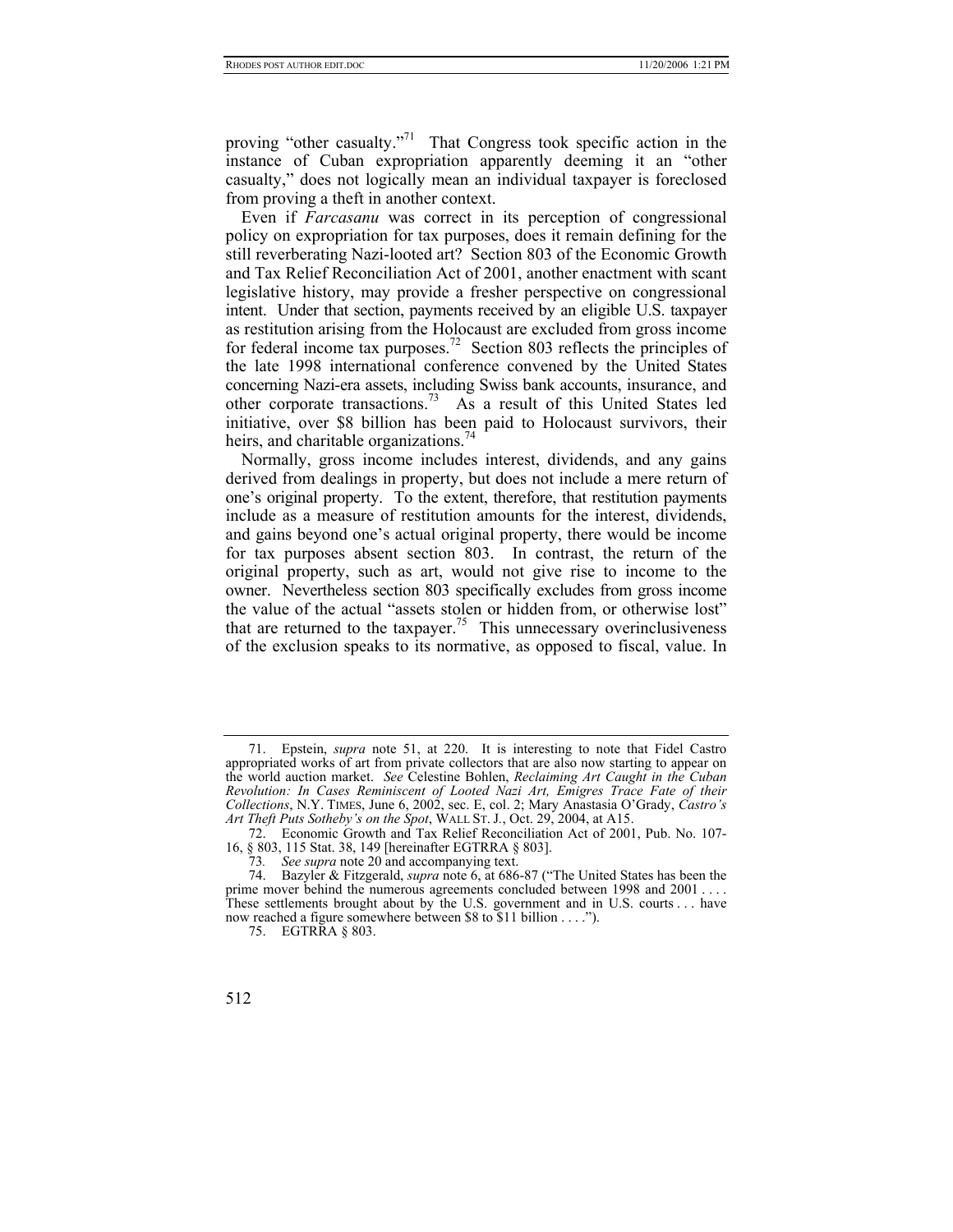the words of its Senate sponsor, "[t]he federal government should not make one dime on Holocaust restitution, ever."<sup>[76](#page-18-0)</sup>

That a transferee does not have income upon the receipt of returned property does not mean the transferor does or does not have a corresponding deduction upon the transfer. Symmetry of treatment between two parties to a transaction is not required by tax policy or practice. Each party is to account separately for the transaction. Consequently section 803's nontax impact on the transferee is not decisive on the issue of a transferor's deduction. What section 803 does underscore, however, is an articulated United States policy, including tax, supporting resolution of Nazi-era claims. $^{77}$  $^{77}$  $^{77}$ 

With this rather elliptical history in mind, can an innocent buyer of Nazi-looted art now legitimately claim a theft loss deduction when that work of art must be returned to the heirs? Resolving the two additional section  $165(c)(3)$  issues of timing and meaning of art theft will be critical to the decision.

#### *D. Timing*

Virtually all theft loss cases pose the situation of the taxpayer as the direct victim of the thief and the consequent theft; there are no intermediary transfers. The question of a time delay in a theft scenario was addressed early in the statute and easily resolved in favor of the

Pub. L. No. 105-158, § 202, 112 Stat. 15, 17-18 (1998). Judicial reluctance in the United States to term the Nazi looting of art as theft may be waning. Recently, the Supreme Court characterized the Nazi regime as engaging "not only in genocide and enslavement but theft of Jewish assets." Am. Ins. Ass'n v. Garamendi, 539 U.S. 396, 401 (2003). See also Justice Ginsberg's dissent, stating that "the Nazi regimentation of inhumanity we characterize as the Holocaust, marked most horrifically by genocide and enslavement, also entailed widespread destruction, confiscation, and theft of property belonging to Jews." *Id.* at 430. The Nuremberg trials themselves, where criminal charges over the looting of art were alleged and proven, should not be ignored. *See generally* The Nuremberg Trial, 6 F.R.D. 69 (1946). *See also* Sue Choi, *The Legal Landscape of the International Art Market After* Republic of Austria v. Altmann, 26 NW. J. INT'L L. & BUS. 167, 198-99 (2005).



<span id="page-18-0"></span><sup>76. 148</sup> CONG. REC. 151, S11796 (2002) (statement of Senator Fitzgerald regarding the Holocaust Restitution Tax Fairness Act of 2002). The Act removed EGTRA's December 31, 2010 sunset provision from application to section 803. *Id*. 77. Section 202 of the Holocaust Victims Redress Act provides:

<span id="page-18-1"></span>It is the sense of Congress that consistent with the 1907 Hague Convention, all governments should undertake good faith efforts to facilitate the return of private and public property, such as works of art, to the rightful owners in cases where assets were confiscated from the claimant during the period of Nazi rule and there is reasonable proof that the claimant is the rightful owner.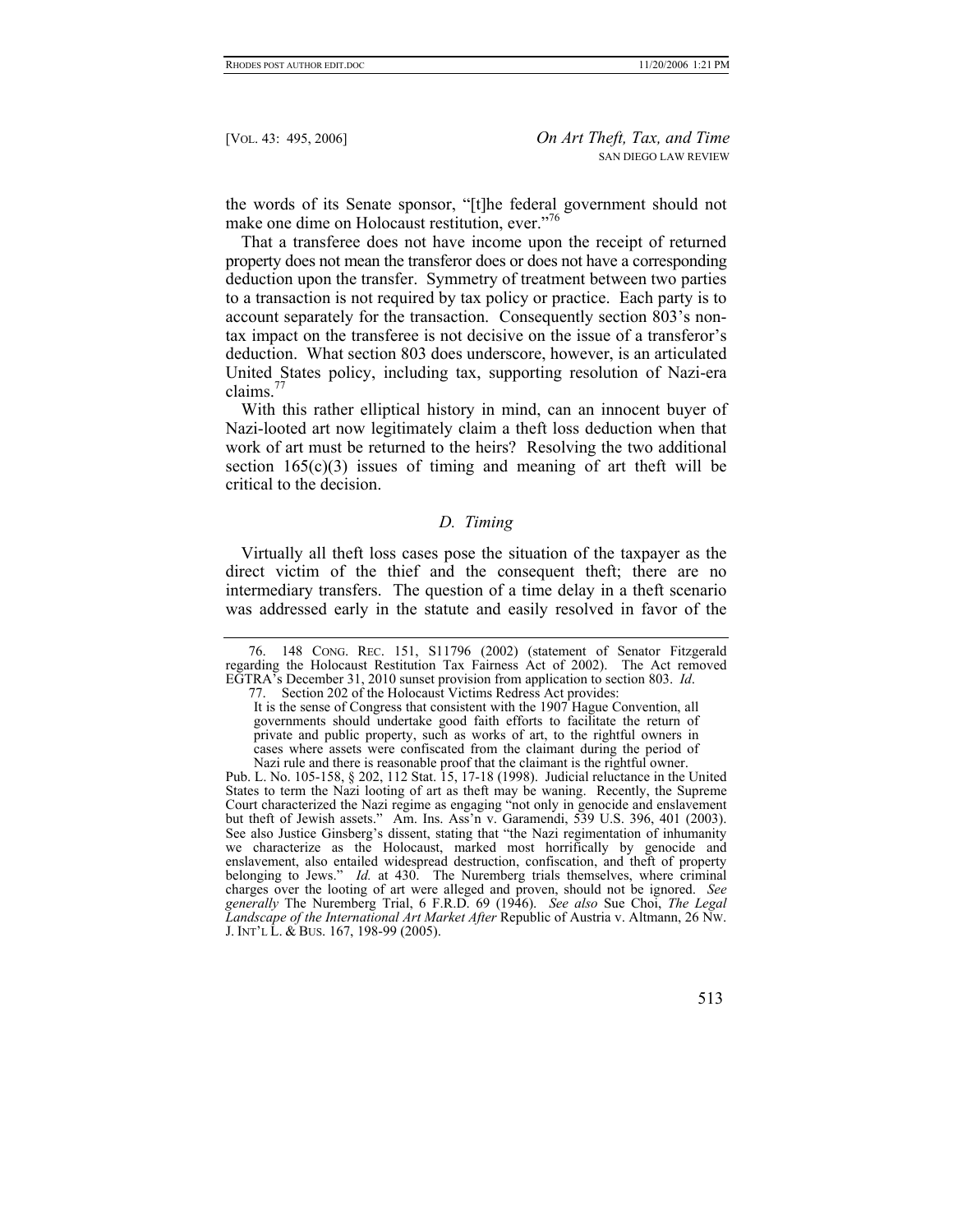taxpayer: a theft was deemed sustained for purposes of the deduction when it was discovered.<sup>78</sup> The lapse of time is not, therefore, by statutory pronouncement, fatal to the deduction. Yet when presented with a theft loss deduction claimed by an innocent purchaser one or more sales transactions removed from the thief, the circuits are split, as illustrated by the following cases.

# *1.* Boothe v. Commissioner

In 1960, Mr. Boothe sold his interest in certain Soldier's Additional Homestead Rights, which he had purchased in 1959.<sup>79</sup> These rights were originally granted to certain soldiers who served in the Civil War, and allowed them to apply for and receive a fee interest in certain federal lands. These rights were freely assignable. Mr. Boothe's rights were traceable to William H. Dooley, Jr., the original grantee, who perfected his claim in 1873. Twenty-five years later in 1898, Mr. Dooley assigned all of his rights to claim 120 acres to Mr. Black. Thereafter in 1916, Mr. Dooley again sold all his rights (in three assignments of forty acres each) to B.A. Mason. Thirty-five years after his purchase, Mr. Mason sold one of the forty acre assignments to Mr. Davis in 1951. It was from Mr. Davis's estate in 1959 that Mr. Boothe purchased the disputed rights for \$4400. Mr. Boothe attempted to exercise his rights in the State of Washington, but the land he desired was not available under this program. Fourteen months later, Mr. Boothe then sold his interest to R. L. Spoo for \$8000, reporting a gain of \$3600 on his income tax return. Mr. Spoo's designee attempted to exercise the rights on land in Nevada, but like in Mr. Boothe's attempt, that land was not available. The Bureau of Land Management, however, held that the rights were valid. When a second attempt to exercise the rights was made with respect to land in Oregon, the Bureau held the rights invalid due to the 1898 assignment to Mr. Black.

Mr. Spoo then sued Mr. Boothe for breach of warranty of title, recovering a judgment of \$20,792 in damages. Mr. Boothe paid the judgment in 1977 and claimed a theft loss deduction on his income tax return. The Commissioner denied the theft loss deduction since Mr. Boothe was not the victim of a theft.

The sole issue before the Tax Court was the characterization of the \$20,792 judgment paid by Mr. Boothe as either a theft loss under section 165(c) or a capital loss under section  $165(f)$ .<sup>80</sup> The practical difference

<span id="page-19-2"></span><sup>80</sup>*. Id.* at 805.



<span id="page-19-1"></span><span id="page-19-0"></span><sup>78. 26</sup> U.S.C. § 165(e) (2006).

<sup>79.</sup> Boothe v. Comm'r, 82 T.C. 804 (1984), *rev'd*, 768 F.2d 1140 (9th Cir. 1985) (per curiam).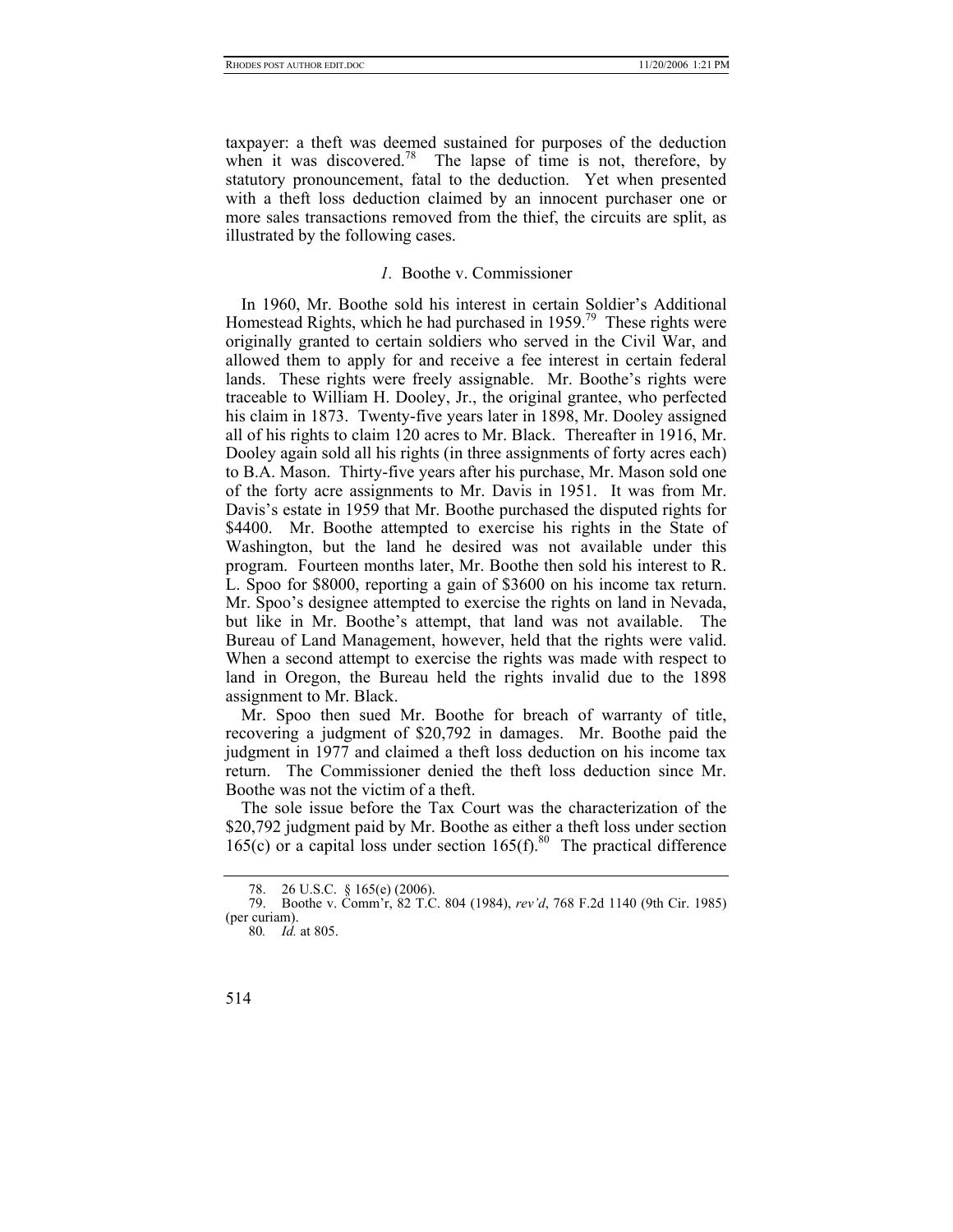is quantitative; that is, for capital losses in excess of capital gains, there is only a modest deduction allowed, $81$  whereas a theft loss was at the time almost wholly deductible. $82$  Applying the origin of the claim doctrine, the majority Tax Court opinion supported by ten judges decided that the 1977 judgment arose from the 1960 sale to Mr. Spoo.<sup>8</sup> Hence, under the principle of *Arrowsmith*, the loss originated in a capital transaction and was therefore a capital loss.<sup>84</sup> It was consequently unnecessary for the majority to determine if a taxpayer who is not the direct victim can claim the deduction as a theft  $loss<sup>85</sup>$  Two dissenting opinions supported by eight judges were filed.<sup>[86](#page-20-5)</sup>

On appeal, the Ninth Circuit, in a brief per curiam opinion, noted that the "unusual facts in this case created sharp differences of opinion .... We agree with and adopt the dissenting opinion of Judge Körner."<sup>87</sup> In

 The deductions claimed by petitioners were for a judgment of damages and court costs. The inquiry as to the character of the deduction should, therefore, focus upon the nature of the litigation. Where litigation involves the acquisition or disposition of capital assets, the origin and character of the claim is the controlling test . . . . Although most of the cases involving this issue relate to deductibility under section 162 or section 212, there is no reason why the test should not be applied to a deduction claimed under section 165.

*Id.* (citations omitted). Judge Hamblen's dissent offers "several reasons to resist such expansion." *Id*. at 812; *see also* Edward J. Schnee & Nancy J. Stara, *The Origin of the Claim Test: A Search for Objectivity*, 13 AKRON TAX J. 97, 119-21 (1997).

<span id="page-20-3"></span>84. "In *Arrowsmith v. Comm'r*, 344 U.S. 6 (1952) . . . . [t]he Supreme Court held that the payments by the taxpayers were allowable only as capital losses because they arose from the earlier capital transaction. We conclude that the principle of *Arrowsmith* applies here." *Boothe*, 82 T.C. at 808.

<span id="page-20-4"></span>85. "In view of our holding based upon the origin-of-the-claim test, it is unnecessary for us to decide whether a taxpayer who is not the direct victim of a theft is entitled to deduct a theft loss." *Id*. at 809.

<span id="page-20-5"></span>86. Judge Körner's dissent (discussed *infra*) was joined only by Judge Whitaker. *Id*. at 812. Judge Hamblen's dissent was joined by five Tax Court Judges. *Id*. at 819. Judge Hamblen's dissent first rejects the "expansion" of the origin of the claim test to section 165, then addresses the "principal question now sidestepped by the majority" and resolves "the victim proximity issue" in the taxpayer's favor. *Id*. at 812.

<span id="page-20-6"></span>87. Boothe v. Comm'r, 768 F.2d 1140, 1141 (9th Cir. 1985) (per curiam). The sharpest difference was between the ten judge majority opinion (which viewed the case wholly through an origin of the claim prism) and Judge Hamblen's six judge dissent (which viewed the case wholly through a theft loss prism). *See* Schnee & Stara, *supra* note 83.

<span id="page-20-1"></span><span id="page-20-0"></span><sup>81. 26</sup> U.S.C. §§ 165(f), 1211(b) (1977).

<sup>82.</sup> As in effect in 1977, a theft loss was allowable as a deduction only to the extent the loss from each theft exceeded \$100. *Id.* Today there is an additional quantitative limitation in section  $165(h)(2)$ , essentially allowing personal casualty losses only to the extent such personal casualty losses exceed ten percent of the taxpayer's Adjusted Gross Income (AGI). *See* U.S.C. § 165(h)(2) (2006).

<span id="page-20-2"></span><sup>83</sup>*. Boothe*, 82 T.C. at 807.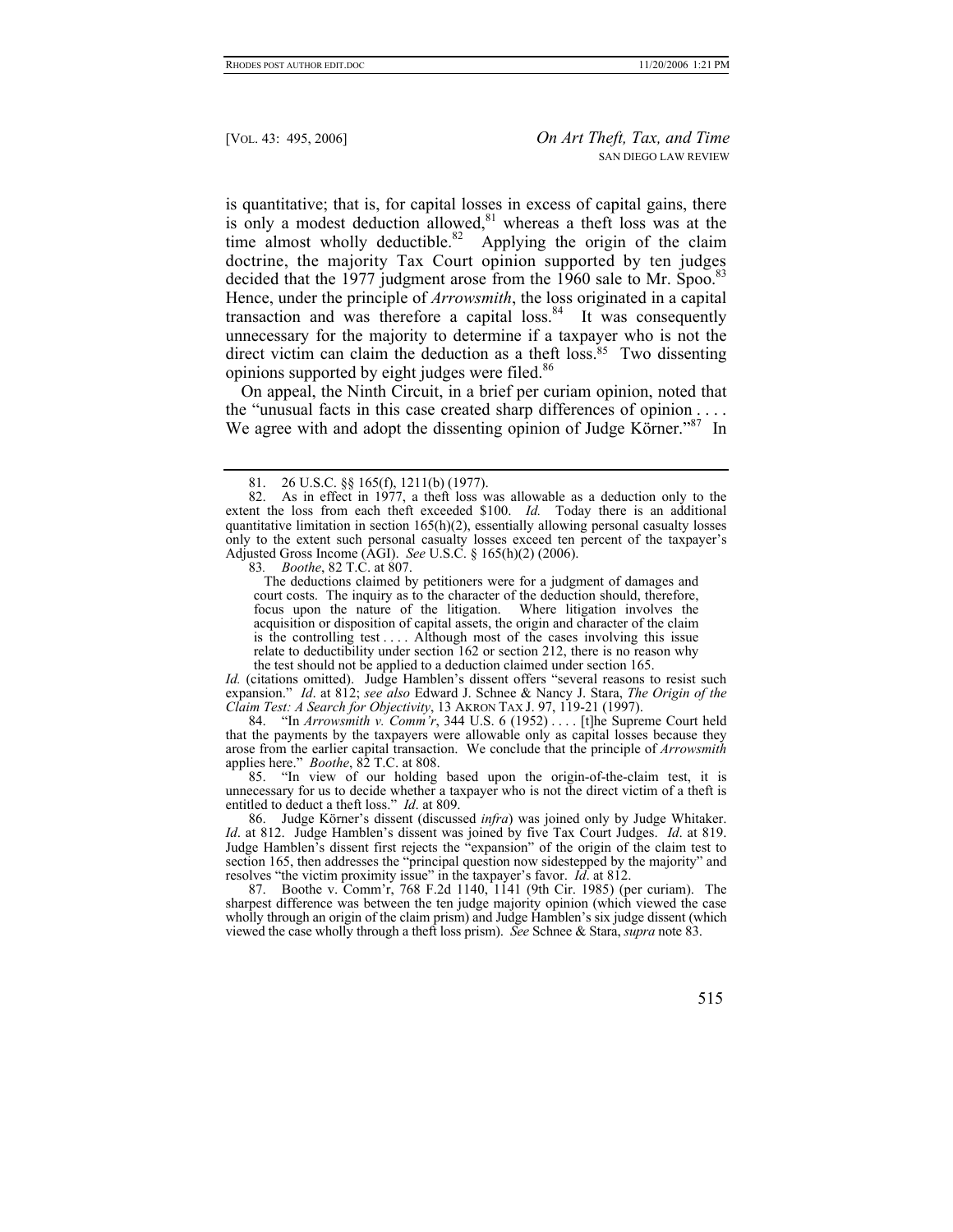his dissenting opinion in the Tax Court, Judge Körner viewed the case as involving two distinct and separate events. $88^{\overline{8}}$  The first was a theft "even though (Boothe) was not the immediate purchaser from the fraudulent vendor.["89](#page-21-1) This theft occurred in 1959 when Mr. Boothe purchased his interest, but it was discovered by the taxpayer only when litigation was concluded in 1977, and thus deductible in  $1977^{90}$  Under section 165(b), the basis for determining the amount of any loss is the adjusted basis of the property. Consequently, Mr. Boothe's theft loss was his basis, or \$4400. The second event concerned the remaining \$16,392 in damages, proceeding from the breach of warranty of title lawsuit. Judge Körner agreed with the majority's origin of the claim analysis sustaining the capital loss in the amount of  $$16,392.<sup>91</sup>$  $$16,392.<sup>91</sup>$  $$16,392.<sup>91</sup>$ 

The Ninth Circuit in *Boothe* removed the perceived obstacle of direct connection between the thief and victim, and did so when the theft spanned forty-three to sixty-one years (from the fraudulent sale by Mr. Dooley in 1916, to Mr. Boothe's innocent purchase in 1959, to discovery in 1977), multiple purchasers (Mr. Mason to Mr. Davis, to Mr. Boothe), and apparent judicial and administrative acceptance of validity (inclusion in Mr. Davis's estate, and Bureau of Land Management holding). These attributes of time, multiple sales, and apparent title/ acceptance will often be present in the Nazi-looted art cases. This makes *Boothe* very citable, but the sharp differences in opinion noted by the Ninth Circuit persist.

#### *2.* Krahmer v. United States

In 1985, the same year the Ninth Circuit decided *Boothe*, the claims court decided *Krahmer v. United States*, another theft loss deduction case.[92](#page-21-4) In *Krahmer* not only was the timing of the alleged theft an issue, but another issue, particularly pertinent in art cases, also emerged. The distinction between losses attributable to thefts involving art and those to

<sup>92.</sup> Krahmer v. United States, 9 Cl. Ct. 49 (1985), *aff'd in part*, 810 F.2d 1145 (Fed. Cir. 1987).



<span id="page-21-0"></span><sup>88. &</sup>quot;[T]he majority and Judge Hamblen have taken an overly simplistic view of the facts . . . by telescoping the relevant events which occurred here, so as to produce a single transaction giving rise to a deductible loss, rather than two distinct and separable events having different tax consequences." *Boothe*, 82 T.C. at 809 (Körner, J., dissenting). By separating the loss into two component parts, Judge Körner was able to bridge the two myopic competing views.

<span id="page-21-2"></span><span id="page-21-1"></span><sup>89</sup>*. Id.* at 810.

<sup>90</sup>*. Id.* ("I would therefore hold that he suffered a theft loss in 1959, when he purchased the nonexistent rights, in the amount of \$4,400, which, not being discovered until 1977, was deductible by him in that year under section 165(e), subject to the limiting provisions of section  $165(c)(3)$ .").<br>91. See *id*. at 811 for the computation

<span id="page-21-4"></span><span id="page-21-3"></span>See *id.* at 811 for the computation.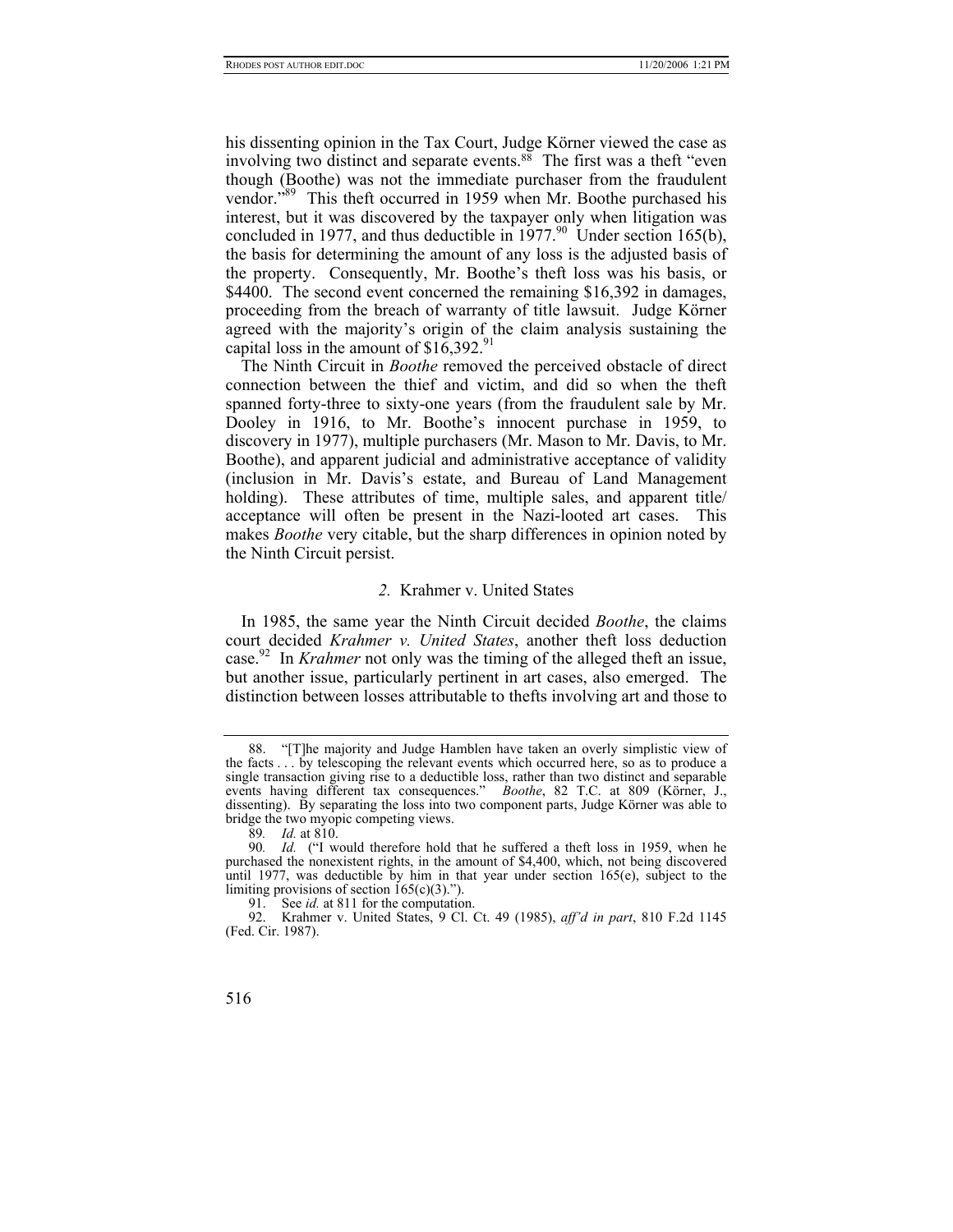misattribution or authenticity raised concerns about the scope and meaning of theft involving art for tax purposes.

Mr. Krahmer had purchased over the years many paintings from Mr. Mitscherlich, an art dealer. Two paintings proved problematic. One was attributed by the art dealer to Nicholas Poussin. Mr. Krahmer had paid \$30,000 for the Poussin painting, which he later sold for \$2000 when it was determined not to be by Poussin, but by Poussin's nephew instead. The second painting bore the signature of "W. M. Chase" and the taxpayer paid \$5000 for it. The Chase signature on the painting was later determined to be a forgery and the painting was thereafter sold for only \$300, resulting in a \$4700 loss. The taxpayer claimed theft losses arising from each transaction.

The *Krahmer* trial court denied a theft loss deduction for misattribution of the Poussin painting. The court determined that since there was no forgery but only "an erroneous statement by the seller as to the likely artist," it would be necessary for the taxpayer to establish that the seller defrauded the taxpayer by "knowingly and intentionally misattributing" the work.<sup>93</sup> The taxpayer's evidence as to the dealer's status as an experienced art expert, although not a Poussin specialist, as well as his allegations concerning the dealer's course of conduct as implying deceit were unpersuasive as to knowing and intentional misattribution.

The trial court, however, drew a clear and easy distinction between the two paintings. It allowed the deduction for the second painting, with the forged Chase signature, as ipso facto fraudulent: "Unlike the 'Poussin,' the 'Chase' painting was signed, and that signature was a forgery. Thus, anyone who sustained a loss on purchase in the belief that the painting was by William Merritt Chase was the victim of a theft by false pretenses or swindle."<sup>94</sup>

As to the government's contention that the taxpayer must be the direct victim of the forger, the trial court was not persuaded:

It is apparent that Congress' concern was not to punish the wrongdoer but to provide tax relief to the *victim* of the loss .... The intended connection is between the taxpayer and the loss, or more specifically in this case between the taxpayer and the theft, not between the taxpayer and the thief. Thus, it should make no difference in the application of this relief statute whether the taxpayer dealt directly with the forger or was the victim once or several steps removed[.](#page-22-2)<sup>95</sup>

. . . .

<sup>95</sup>*. Id.* (emphasis in original).



<span id="page-22-0"></span><sup>93</sup>*. Id.* at 53.

<span id="page-22-2"></span><span id="page-22-1"></span><sup>94</sup>*. Id.* at 52.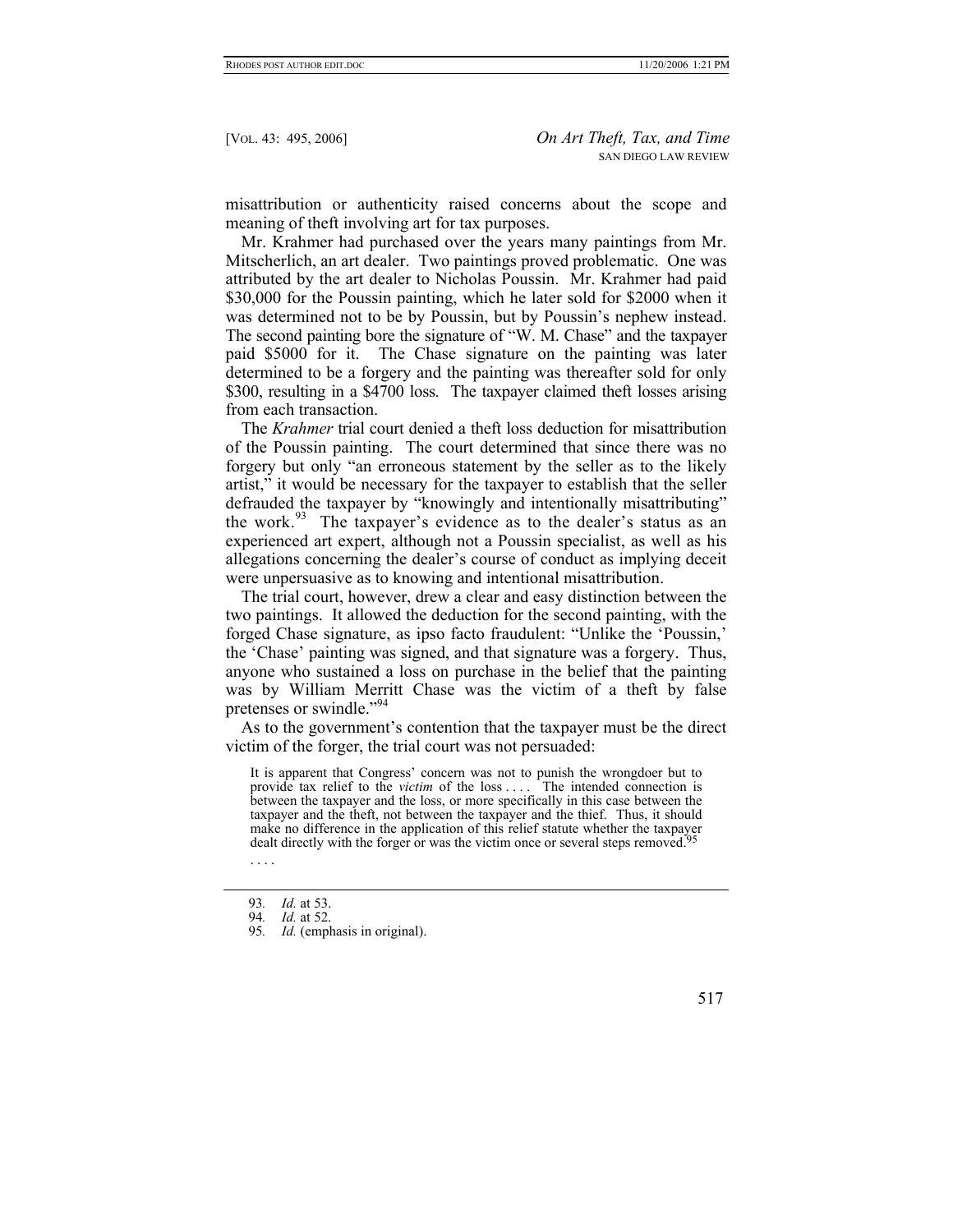Here, plaintiff has suffered a loss at the hands of a forger, however distant in time or privity was the forger's act. Plaintiff need not know the identity of the forger. He need only prove that the forgery was the cause of the loss. By his discovery of the forgery, perpetrated by persons unknown, plaintiff has satisfied his burden.<sup>96</sup>

On appeal in 1987, the Federal Circuit Court of Appeals held the lower court's determination that the "mere existence of the forged signature . . . was sufficient to prove a theft by false pretenses is incorrect as a matter of law, and  $\ldots$  reverse[d] it."<sup>97</sup> Significantly the Federal Circuit held that the taxpayer was required to show that the art dealer, from whom the taxpayer had purchased the painting, knowingly and intentionally defrauded him by the misattribution. The court required an active deception at the time of the taxpayer's purchase, reasserting a direct link between the thief and the taxpayer. Interestingly, although the lower court had discussed the *Boothe* decision extensively,<sup>98</sup> the Federal Circuit did not distinguish or even reference *Boothe* on appeal.<sup>[99](#page-23-3)</sup>

#### *3. Suddenness and Mistakes*

What is the underlying concern of the IRS in requiring direct contact between the thief and the taxpayer? The answer may be nothing more than an unexamined historic imperative, the traditional section  $165(c)(3)$ suddenness requirement, or with shades of Mary Frances Allen and her brooch, distinguishing theft from mistake.

Recall that section 165(c) limits an individual's nonbusiness, nonprofitseeking losses to those losses arising "from fire, storm, shipwreck,

<span id="page-23-0"></span><sup>96</sup>*. Id.* at 53.

<span id="page-23-1"></span><sup>97.</sup> Krahmer v. United States, 810 F.2d 1145, 1147 (Fed. Cir. 1987).<br>98. See Krahmer. 9 Cl. Ct. at 53.

<span id="page-23-3"></span><span id="page-23-2"></span>

<sup>98</sup>*. See Krahmer*, 9 Cl. Ct. at 53. Six years later, however, the Tax Court in another left loss deduction case did make an approving reference. *See* Jensen v. Comm'r, 66 T.C.M. (CCH) 543, 546 (1993). The Jensens had unknowingly invested in a Ponzi scheme run by Chacklan Enterprises. *Id*. at 544. The taxpayers' actual investment was through their long-trusted broker, Mr. Howarter, and not directly with Chacklan. *Id.* Like his clients, Mr. Howarter was not a knowing participant in the Ponzi scheme. *Id.* at 545. Once the scheme collapsed later in the same year, the taxpayers claimed a theft loss deduction, which the Service denied. *Id*. at 545, 546. Although the Service agreed a theft had occurred, it argued the taxpayers were not entitled to a theft deduction because they were not direct investors in Chacklan Enterprises. *Id*. at 546. The Tax Court determined as a factual matter, however, that the taxpayers were investors in Chacklan, specifically stating that "[t]here is no requirement that an investor have direct contact with the entity in which he is investing." *Id*. *Jensen* is noteworthy because the Tax Court cited *Boothe* in the face of a pointed IRS argument that there was no direct contact between the taxpayer and the thief. *See id.* However tempting it is to read *Jensen* as an endorsement by the Tax Court of *Boothe's* no-direct-contact-required, such an unqualified statement in unwarranted. First, the court found that the taxpayers were investors in Chacklan. *Id*. Second, because the Jensens were Nevada residents, the Ninth Circuit's decision in *Boothe* governed. *See id.* at 544.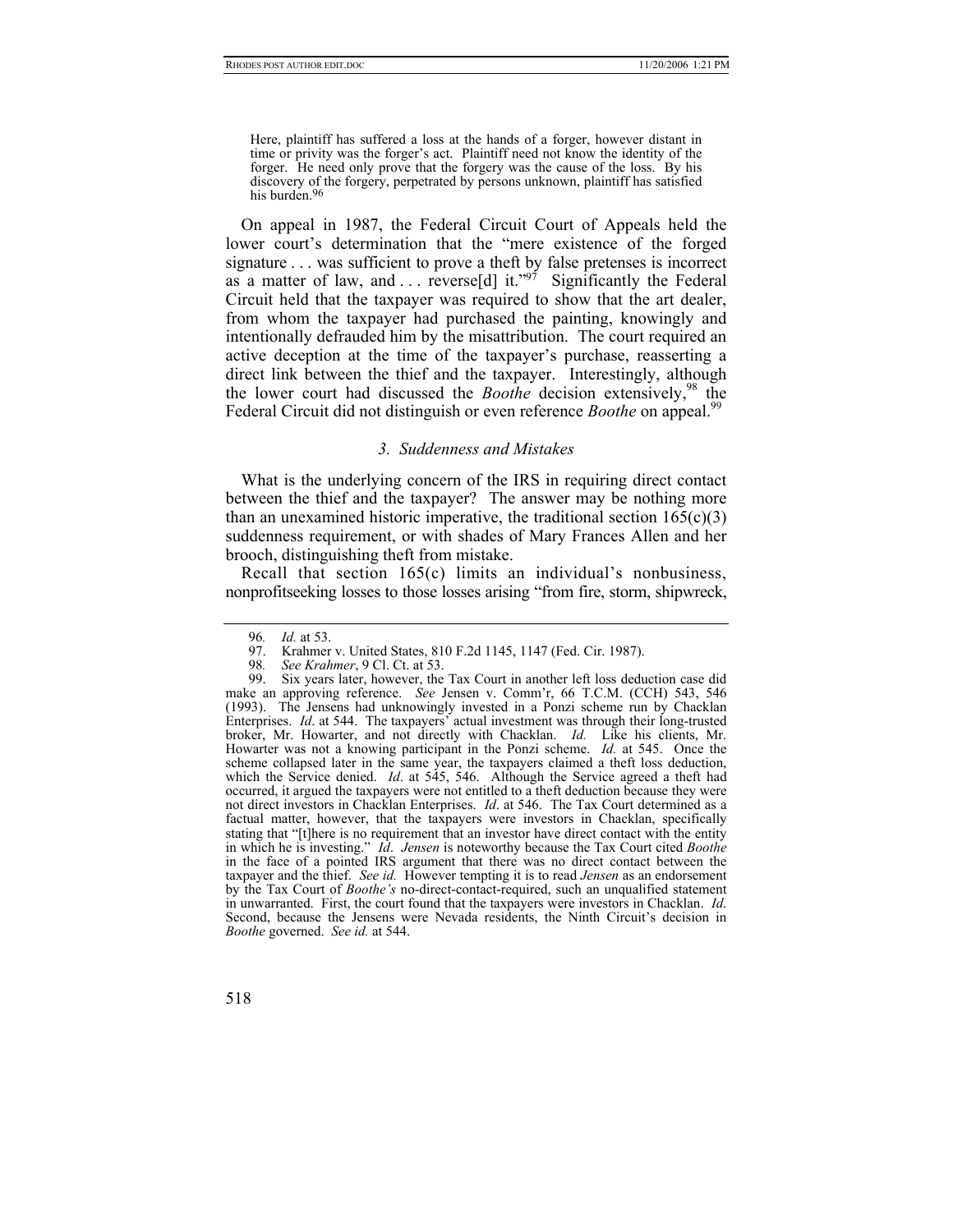or other casualty, or from theft." In interpreting "other casualty," courts adopted the principle of *ejusdem generis*, that is, interpret the phrase in light of the surrounding terms.<sup>100</sup> Consequently, deductible losses from "other casualty" require an identifiable event that is "sudden, cataclysmic, and devastating," $10^{1}$  or "of a sudden, unusual or unexpected nature" $10^{2}$ put most simply, "only sudden events can be deductible casualties."<sup>103</sup> If the tincture of time underlies deductibility for "fire, storm, shipwreck, or other casualty," it may, consciously or not, also color the interpretation of "or from theft."

A second rationale for the IRS insistence on a direct link between the thief and the taxpayer may be an institutional belief that defining theft in a hard edged way, making theft a fortress, best distinguishes theft from mere "loss." Mary Frances Allen and her missing brooch illustrates the slippery slope the IRS intends to avoid. In the context of art, the slippery slope includes the critical distinction between theft and misattribution. A time honored method of art education is for students to copy the masters—there is no criminal intent at the time.<sup>104</sup> As time passes,

<span id="page-24-1"></span>101. Popa v. Comm'r, 73 T.C. 130, 132 (1979), *acq. in result* 1981-2 C.B. 2.

<span id="page-24-3"></span><span id="page-24-2"></span>102. Rev. Rul. 63-232, 1963-2 C.B. 97.

103. Joel S. Newman, *Of Taxes and Other Casualties*, 34 HASTINGS L.J. 941, 964 (1983) ("Perhaps the problem is one of timing. It is generally easy to determine when a deductible casualty occurs, especially since, under current law, only sudden events can be deductible casualties.").

<span id="page-24-4"></span>104. Of course, not all copies proceed from purely academic motives. In *State v. Wright Hepburn Webster Gallery, Ltd.*, 314 N.Y.S.2d 661 (1970), the New York Attorney General unsuccessfully sought to enjoin a sale of paintings advertised as created by "Master Forger David Stein." At the time, Mr. Stein was in a Paris jail for selling art forgeries. *Id*. at 663. The court noted:

[H]e has apparently been permitted by the French authorities to produce paintings "in the style of" such renowned artists as Chagall, Matisse, Picasso, Braque and others, subject to the proviso that they bear his own signature, "Stein, D.," rather than the simulated signatures of these masters as had been his prior practice.

*Id.* The Attorney General was concerned that over time Mr. Stein's signature would be removed and the works would enter the art market as original works. *Id.* at 664. The

<span id="page-24-0"></span><sup>100.</sup> See, for example, *White v. Commissioner*, 48 T.C. 430, 435 (1967) holding that the loss of a diamond from a ring when a hand was slammed in a door was a casualty loss:

The principle of *ejusdem generis* as it is presently applied does no violence to congressional intent. Its application has been consistently broadened so that wherever unexpected, accidental force is exerted on property and the taxpayer is powerless to prevent application of the force because of the suddenness thereof or some disability, the resulting direct and proximate damage causes a loss which is like or similar to losses arising from the causes specifically enumerated in section 165(c)(3).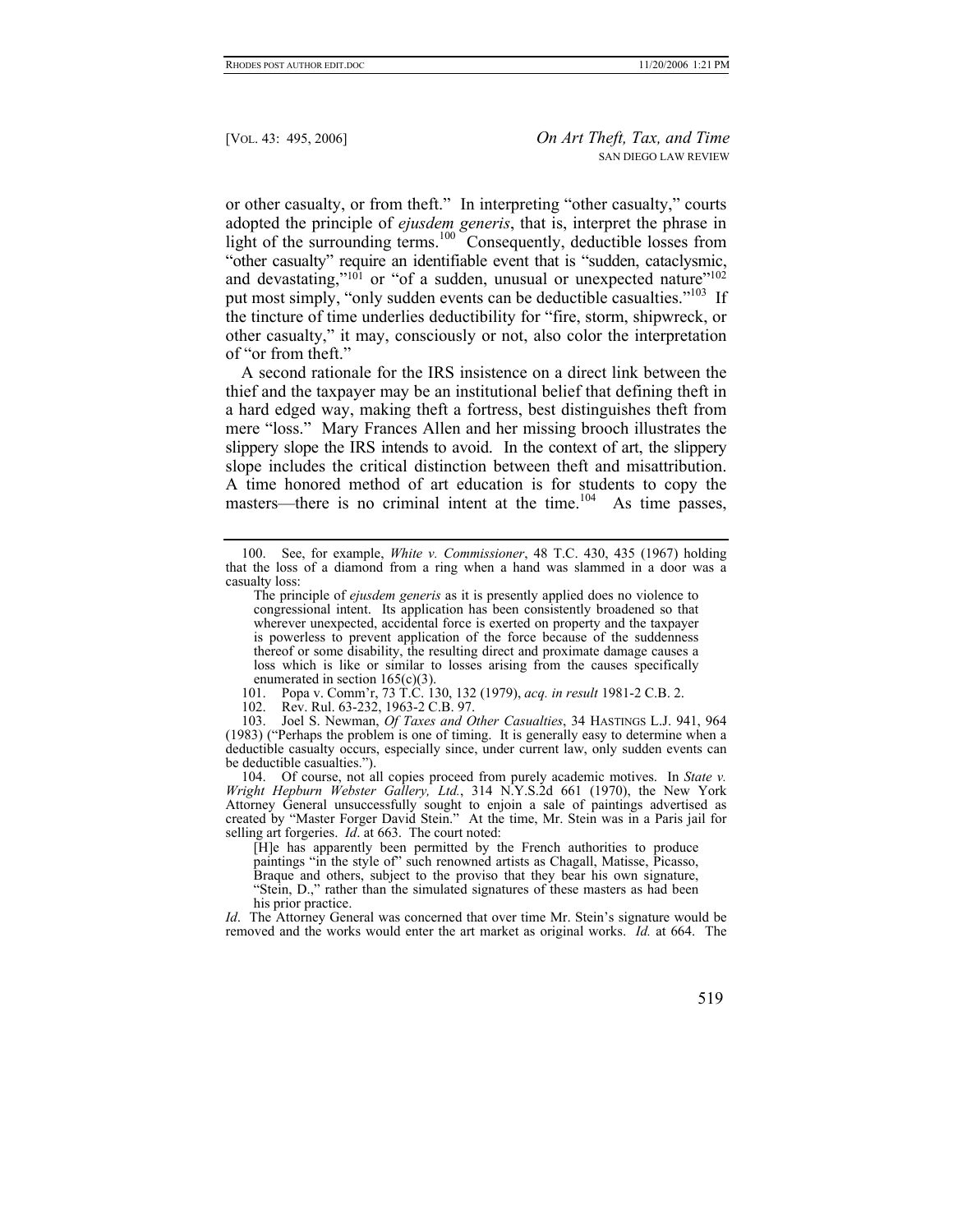certainty decreases and confusion increases. To shift to the U.S. tax system a measure of monetary liability for mistakes in judgment should require a higher threshold of congressional intent. A lower threshold would greatly increase the availability of the theft deduction in personal transactions where the underlying transaction concerned judgment and not theft. The U.S. tax system would then become an insurer of sorts not only for theft but mistakes in judgment as well, something Congress did not intend.

A third rationale for requiring a nexus between thief and taxpayer is that to allow otherwise could ultimately blur the tax distinctions between generally deductible business losses and generally nondeductible personal losses, so that all losses become deductible[.105](#page-25-0) Moreover, in the context of Nazi-looted art, the original illegal taking may not have involved a U.S. taxpayer at the time of the Nazi regime's theft. The U.S. taxpayer became involved generally only over time and with the passage of the work of art through the international art market. Allowing the U.S. tax system to address an injury to a non-U.S. taxpayer from sixty years ago could result in an unwarranted expansion of section 165. This limited view of the time of injury however, ignores the reality of the ongoing injury to the current U.S. taxpayer. The injury began in World War II and continues.

#### V. POLICY RAMIFICATIONS OF USING THE TAX CODE

Whether or not the Internal Revenue Code can be used as a tool for resolving Nazi-looted art cases, the broader question is whether it should be so used. Do any policy considerations support or defeat the use? Unquestionably, the law should assist people in resolving disputes; so to the extent tax consequences can help resolve honest disputes, especially between two innocents, this is a positive step. Yet any attempt to shift financial liability from an individual taxpayer to all taxpayers raises legitimate concerns. These include direct tax policy concerns, such as revenue loss, vertical equity, and conceptual concerns, and non-tax concerns, such as the United States increasingly becoming an art theft haven.

<span id="page-25-0"></span><sup>105.</sup> Something of this sort may also underlie the issue concerning the availability of the theft loss deduction for stock losses attributable to Enron- or WorldCom-type conduct. *See* I.R.S. Notice 2004-27, 2004-16 I.R.B. 782; Robert Willens, *Financial Misrepresentations by Management May Lead to 'Theft' Losses for Corporate Stockholders*, DAILY TAX REP., Sept. 29, 2005, at J1 ("[W]e can safely conclude that the indispensable key to the claim that a theft loss has been sustained . . . is the legal concept of privity  $\dots$ .").



court was not persuaded that the Attorney General's suspicion of future misconduct qualified as a current nuisance, and the sale was allowed. *Id.* at 664, 668.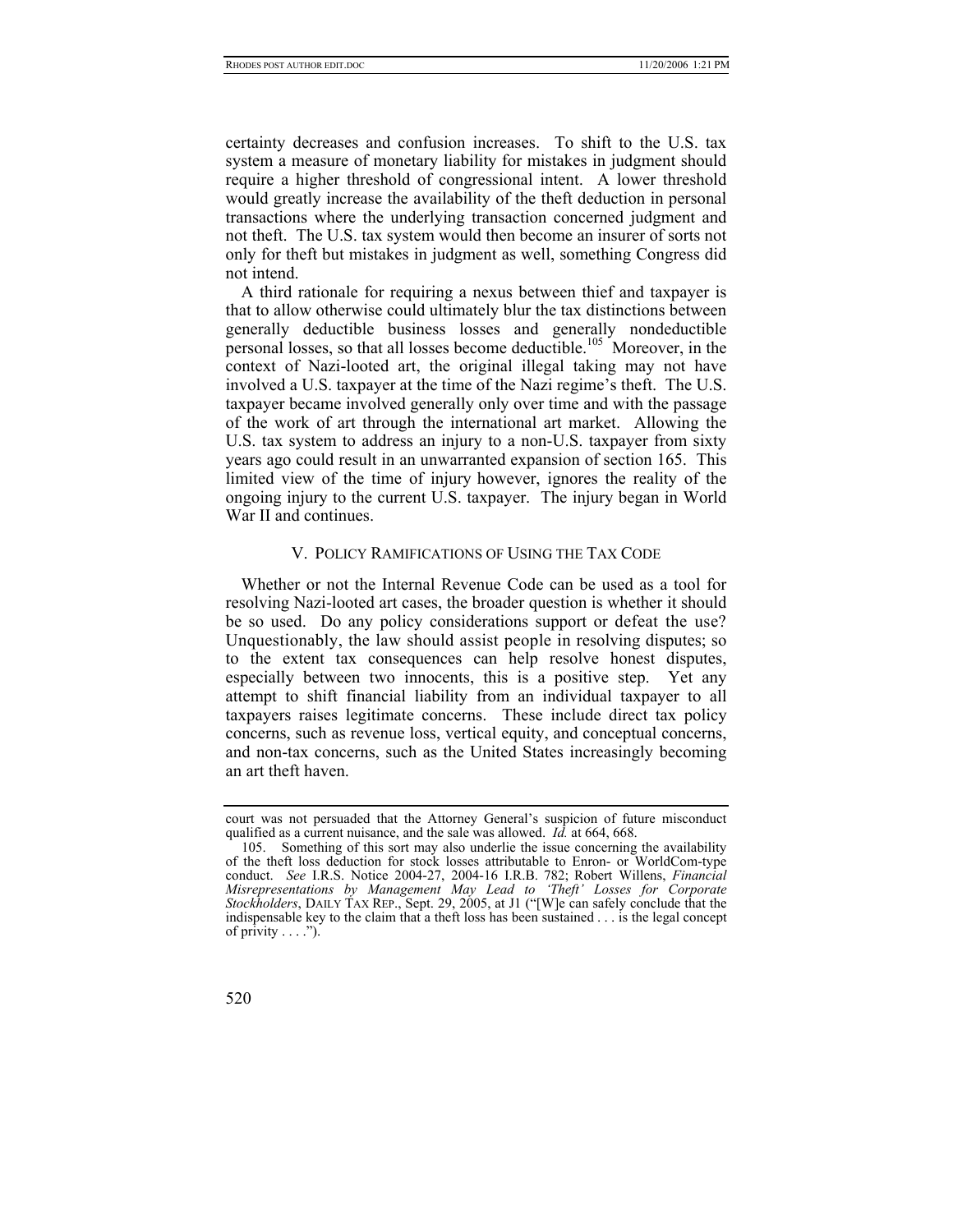# *A. Revenue Loss*

Inherently, deductions lower the amount of tax collected.<sup>106</sup> As a purely academic discussion, no estimate as to revenue cost exists; but the cost, relative to the entirety of the income tax system, would probably not be significant. In determining the amount of the loss, the taxpayer's basis is the starting point, not fair market value.<sup>107</sup> In addition, since 1983, section 165(h) has imposed a quantitative restriction limiting theft loss deductions to those in excess of ten percent of a taxpayer's AGI.<sup>108</sup> This quantitative restriction, coupled with the deduction's availability only in the year the loss is sustained without carryover or carryback, suggests that the utility of the theft loss deduction will be limited. Moreover, structural limitations applicable across the board to all taxpayers, including the phase out of itemized deductions and the possible imposition of the Alternative Minimum Tax, could similarly limit the revenue loss. One might well wonder, in fact, if these quantitative limitations and restrictions defeat using the theft loss in this context as a practical matter.

# *B. Vertical Equity*

Equity considerations, however, appear more troublesome.<sup>109</sup> Because the art most likely to be in controversy will be of great value,  $110$  the ownership of such works similarly is most likely to be concentrated in the high income bracket taxpayer. Thus, high income taxpayers would likely stand to benefit the most from the application of the theft loss deduction to Nazi art restitution cases. For some commentators, that would be enough to reject the application.

<span id="page-26-4"></span><sup>110</sup>*. See* TRIENENS, *supra* note 30, at 97 ("I am almost at the point of saying that if the art isn't worth \$3 million, don't go after it.") (quoting Thomas Kline, counsel for the Gutmann family in the Degas dispute).



<span id="page-26-0"></span><sup>106.</sup> This is admittedly a general proposition; in any particular case a deduction could be "wasted" because there is insufficient income to absorb it.

<span id="page-26-2"></span><span id="page-26-1"></span><sup>107. 26</sup> U.S.C. § 165(b) (2000).

<sup>108.</sup> Tax Equity and Fiscal Responsibility Act of 1982, Pub. L. No. 97-248, § 203(b), 96 Stat. 324, 422.

<span id="page-26-3"></span><sup>109.</sup> Horizontal equity concerns, such as the concern that similarly situated taxpayers should be treated similarly, are notoriously difficult to address, particularly when unique works were stolen over sixty years ago. Who is the similarly situated taxpayer? Is it one who purchased the painting unwittingly directly from the thief? Or is it someone who bought a Degas only to have it stolen from her home? In any case, it is hard to see the difference from a tax perspective because the taxpayer no longer has the painting.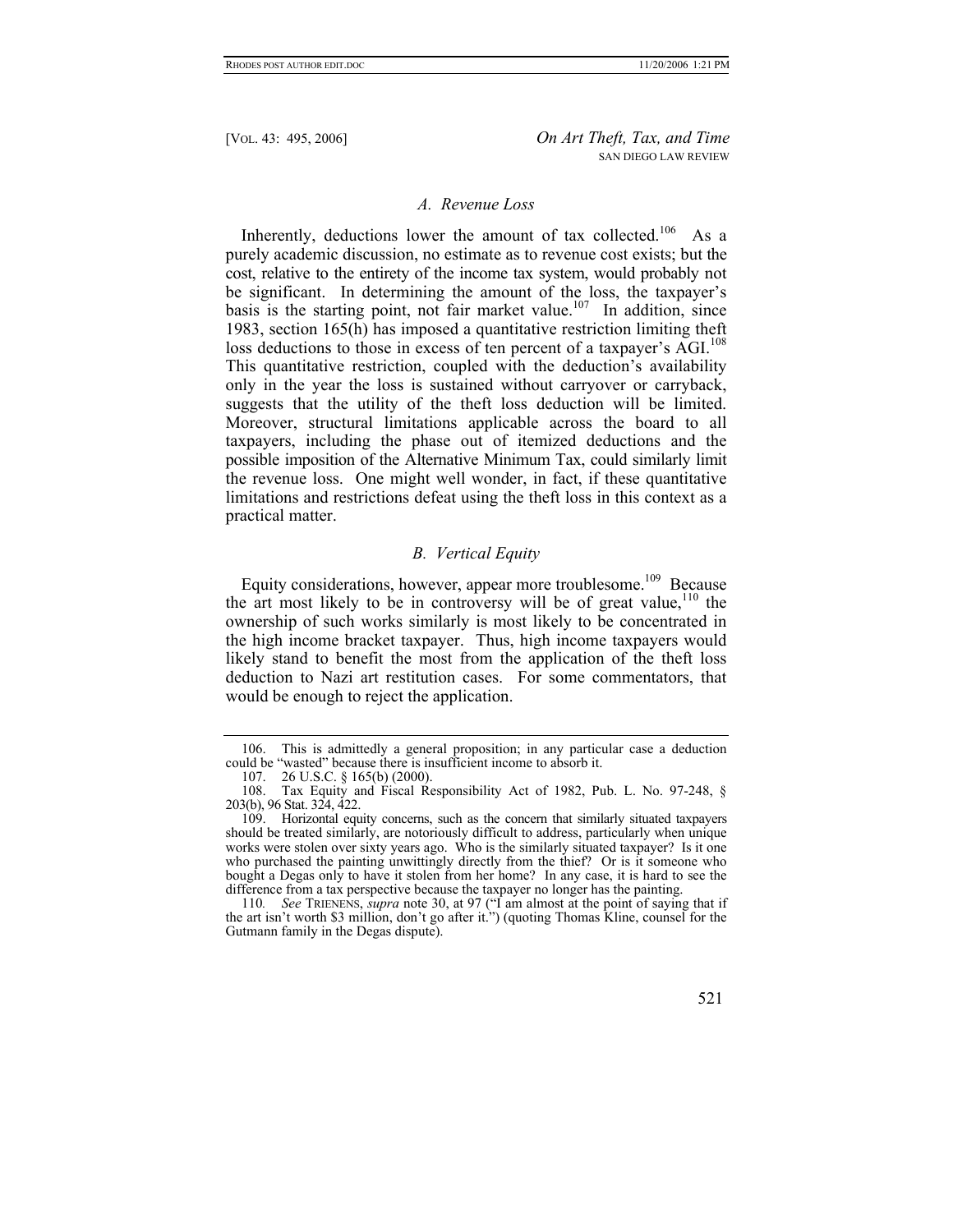This observation of high end utility should not be sufficient in and of itself to reject the application of the theft loss deduction. Any allowable deduction in our system is more valuable to a higher bracket taxpayer than to a lower bracket taxpayer; such is the nature of progressive rates.<sup>111</sup> As long as the deduction is available to all, the equity of its lopsided use should cause consideration of the deduction's purpose. Although limited, the legislative history suggests deductible section 165(c)(3) losses are those that are extraordinary and nonrecurring, "beyond the average or usual losses incurred by most taxpayers in dayto-day living," and that are sufficient in size to have a significant effect upon an individual's ability to pay federal income taxes.<sup>112</sup>

Applying this standard, an ownership dispute over a work of art stemming from Nazi confiscation over sixty years ago handily meets the extraordinary standard; one hopes it meets the nonrecurring standard for that taxpayer, and the sufficient in size standard has arguably been addressed by the ten percent norm. The ability-to-pay reference is more difficult to address because of its uncertain meaning in this context. Does the loss of a work of art compromise the taxpayer's ability to pay income taxes? Arguably not, since the art does not generate dollars with which to pay tax. This argument proves too much since items of nonbusiness, nonprofit seeking personal property generally do not generate income subject to tax. If the ability-to-pay standard is suggesting that the taxpayer will need to spend income to replace the stolen property, this is uncertain in our context given the uniqueness of the work and acknowledging that art, unlike a home, is not a necessity that must be replaced. The ability-to-pay argument should not be determinative because in the context of section  $165(c)(3)$ 's history, normative concerns about the taxpayer's victimization by outside, sudden, uncontrollable forces seem more important.

# *C. Conceptual Concerns*

The Haig-Simons income formulation provides a recognized starting point in articulating a conceptual framework for the income tax. Under the formula, income is "the algebraic sum of (1) the market value of rights exercised in consumption and (2) the change in the value of the store of property rights between the beginning and end of the period in

<span id="page-27-0"></span><sup>111.</sup> The U.S. income tax system is highly stratified. Most American taxpayers pay more in payroll taxes than they pay in income tax; most individual income tax returns claim the standard deduction rather than itemized deductions. *See* EDWARD J. MCCAFFERY, FAIR NOT FLAT 17-19 (2002).

<span id="page-27-1"></span><sup>112.</sup> H.R. REP. NO. 88-749, at 52 (1963); S. REP. NO. 88-830, at 57 (1964).

<sup>522</sup>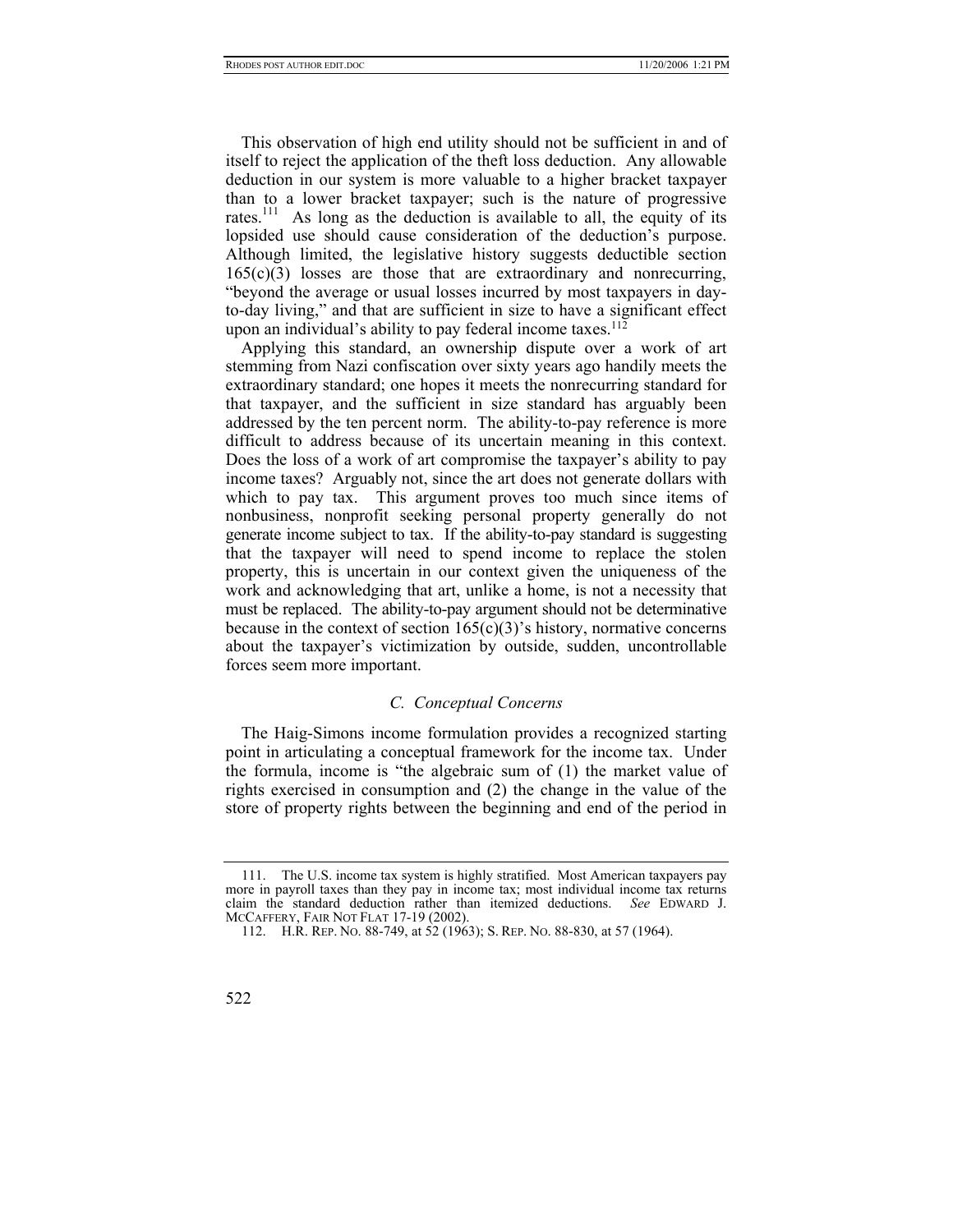question."<sup>113</sup> Using the theft loss deduction when returning Nazi-looted art to the original owner can be seen as consistent with the Haig-Simons formulation as there has been an overall reduction in the taxpayer's store of property rights.<sup>114</sup> The charitable deduction is more problematic as two offsetting effects arguably exist. By transferring the art work to a charity, the taxpayer, as in the theft loss scenario, has decreased the value of his store of property rights. But by choosing to effect that same transfer as a gratuitous donation, the taxpayer may be seen as exercising rights of consumption by foregoing a sale. Nevertheless, by the longstanding policy considerations underlying the charitable deduction, such charitable dispositions are not considered as giving rise to income. Congress has chosen to encourage transfers to charities, presumably since the charities assist the government in fulfilling some of its public functions.

#### *D. Non-Tax Considerations*

A traditional apprehension is that deductions that proceed from normative, noneconomic concerns are inappropriate in the tax system and contribute needlessly to the complexity of the system.<sup>115</sup> Many commentators today acknowledge that a pure tax system is unlikely and acknowledge, if not support, recognition of such in the tax system. As previously discussed, the tax system has already been used recently to address Nazi-era reparations.<sup>116</sup> But would the norm of a tax settlement in these cases have a negative ripple effect elsewhere? Would tax settlements increase the flow of illicit art to the United States or lower a buyer's diligence in purchasing if the buyer is aware the tax system may be a partner at the ready when the purchase goes bad? Is there not something distasteful about United States charities and museums being used as conduits or repositories for looted art? The answer to each of these questions is probably yes. The questions, however, miss the mark.

The goal is to support the return of Nazi-looted art consistent with stated United States policy. Nazi looting of art is an historic fact. If

<span id="page-28-3"></span><sup>116</sup>*. See* discussion *supra* Part III.



<span id="page-28-1"></span><span id="page-28-0"></span><sup>113.</sup> HENRY C. SIMONS, PERSONAL INCOME TAXATION 50 (1938).

<sup>114.</sup> Jeffrey H. Kahn, *Personal Deductions—A Tax "Ideal" or Just Another "Deal"?*, 2002 MICH. L. REV. DETROIT C.L. 1, 37-40 (2002).

<span id="page-28-2"></span><sup>115</sup>*. See, e.g*., Mark G. Kelman, *Personal Deductions Revisited: Why They Fit Poorly in an "Ideal" Income Tax and Why They Fit Worse in a Far from Ideal World*, 31 STAN. L. REV. 831 (1979).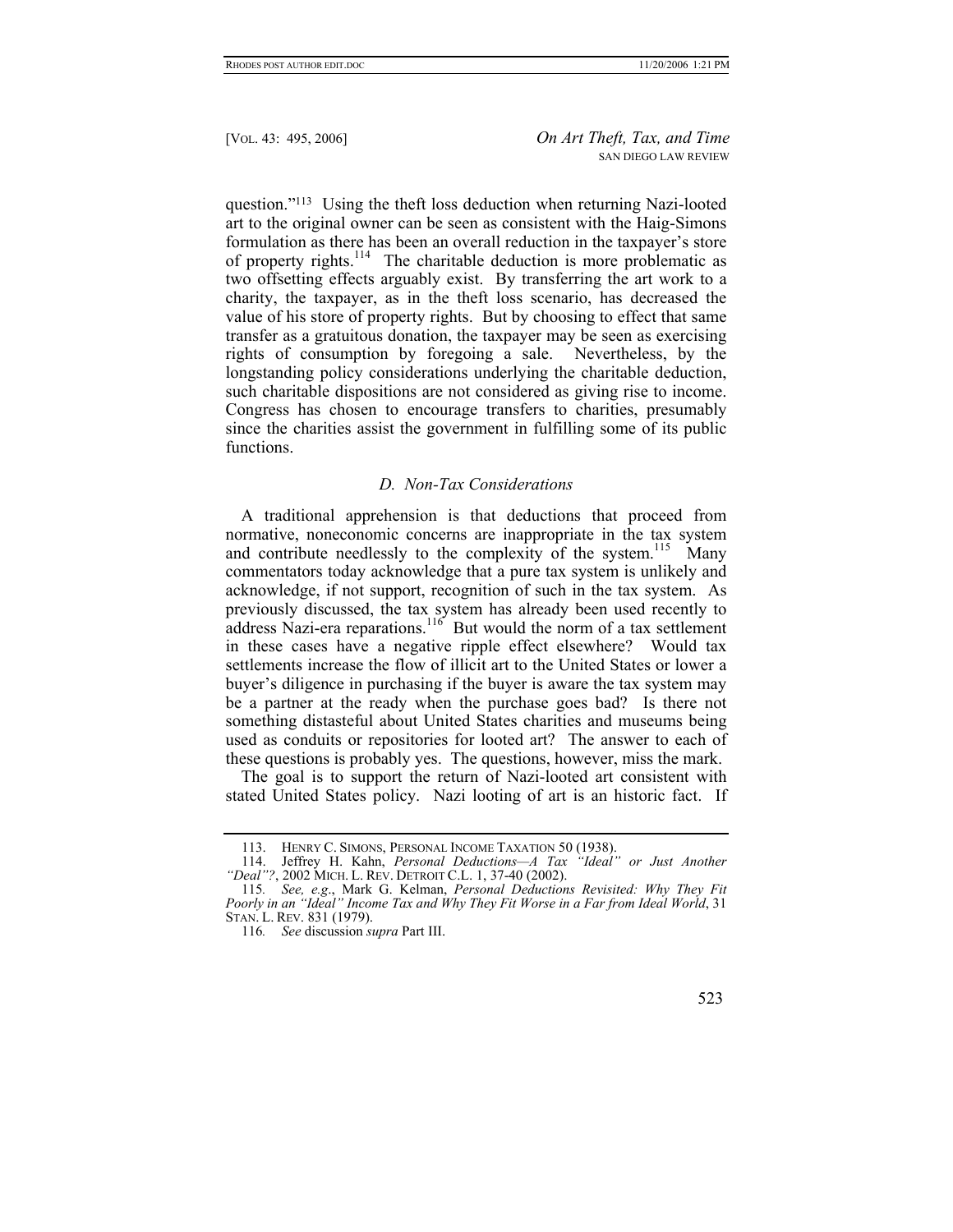more of it resurfaces, whether in the United States or elsewhere, that is a good thing, as finding the art is the first step in returning the art to its original owner. To counter a possible increase in the flow of illicit art into the United States, three practical points might be addressed. First, lawmakers could limit use of the theft loss deduction to cases involving the restitution of Nazi-looted art, and not any stolen art, to the victim. Second, lawmakers could restrict the tax deduction to Nazi-looted art formally entered on a recognized international registry for Nazi-looted art as of a certain date. Finally, in order to deal with the problem of "fake" Nazi-looted art, the Service should require expert testimony from a qualified appraiser as to authenticity as part of the taxpayer's return.

Due diligence on the part of buyers is unlikely to decrease substantially because of a deduction. No one wants to lose money, and a deduction is of course only a partial recovery of money spent, unlike a credit. Moreover, much of the contested art was purchased years ago when buyers' diligence passively relied on the reputation of art galleries. Today, with the ready availability of Internet database searches and the steady drumbeat of news stories, buyers can fairly be held to a higher, active standard of diligence. The passage of time thus has more likely increased the due diligence of buyers, and one can rightly question the bona fides of recent purchases.

Charities as conduits and museums as repositories for art of questionable provenance does seem distasteful at first.<sup>117</sup> In the long run, however, the art returns to the original owners, or with their agreement and approval, to a wider public ownership.

# V. CONCLUSION

Six decades after the end of World War II, controversies over the ownership of Nazi-looted art continue to emerge. Time has worked a shift in perceptions and expectations for those controversies; time is no longer an ally for the repose of title. This unsettling of bona fide expectations of title for an innocent buyer raises claims in law and in equity that are equally meritorious to those of the original owners. For a legal system that adjudicates on a case-by-case basis, a claim over ownership of a unique work of art is a zero sum game—one winner, one loser. This harsh reality of uniqueness, set against the competing interests of legitimate market concerns and demands of restorative justice, requires fresh and open inquiry into workable solutions.

<span id="page-29-0"></span><sup>117.</sup> This issue is not new for museums. Only recently, however, is the issue discussed widely in a forthright manner. *See* Hugh Eakin & Elisabetta Povoledo, *Met's Fears on Looted Antiquities Are Not New*, N.Y. TIMES, Feb. 20, 2006, at E1.

<sup>524</sup>